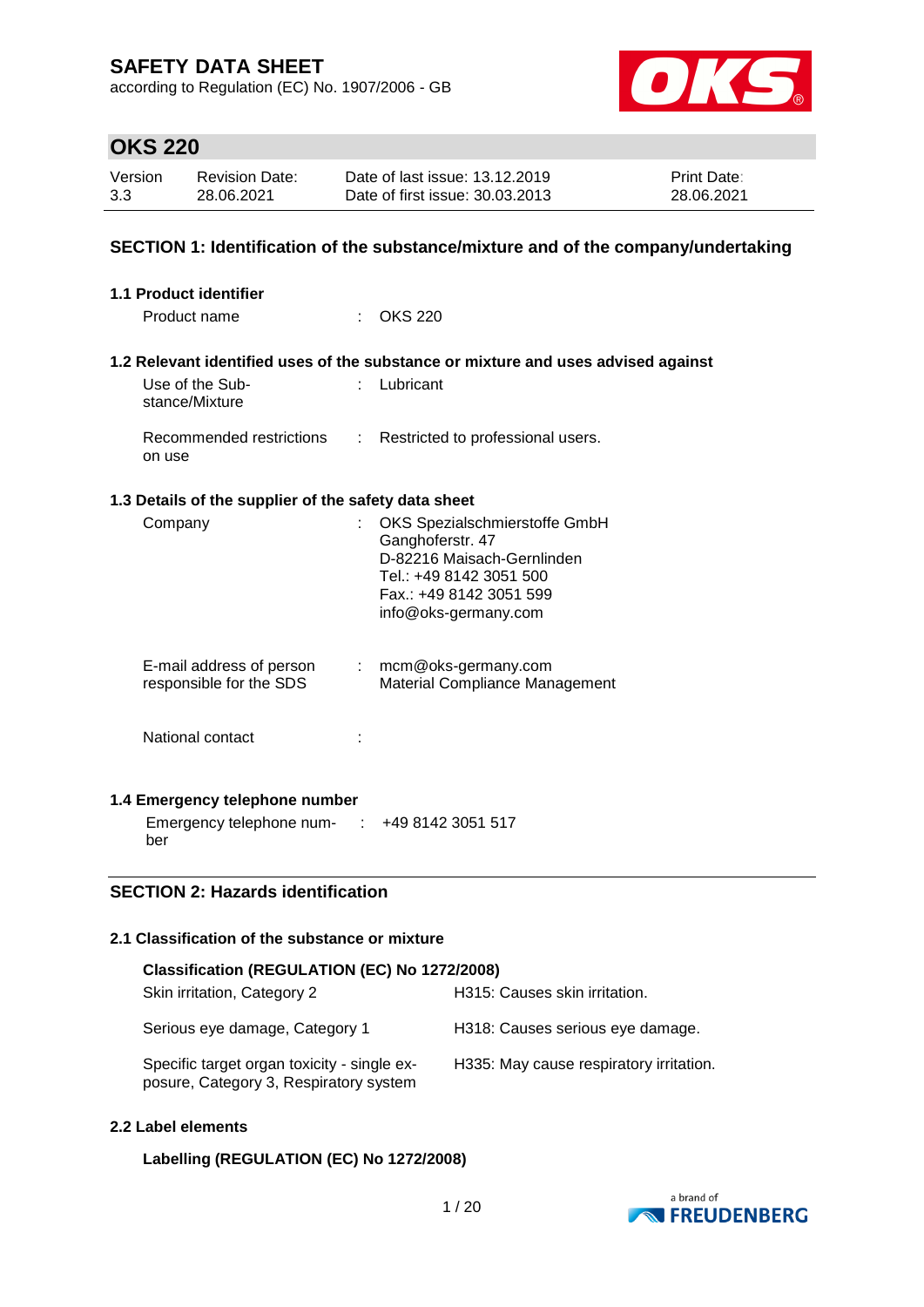**OKS 220**

according to Regulation (EC) No. 1907/2006 - GB



| Version<br>3.3 | <b>Revision Date:</b><br>28.06.2021 | Date of last issue: 13.12.2019<br>Date of first issue: 30.03.2013 |                                                                                                                                                                                                                  | <b>Print Date:</b><br>28.06.2021   |
|----------------|-------------------------------------|-------------------------------------------------------------------|------------------------------------------------------------------------------------------------------------------------------------------------------------------------------------------------------------------|------------------------------------|
|                | Hazard pictograms                   |                                                                   |                                                                                                                                                                                                                  |                                    |
|                | Signal word                         | Danger                                                            |                                                                                                                                                                                                                  |                                    |
|                | <b>Hazard statements</b>            | H315<br>H318<br>H335                                              | Causes skin irritation.<br>Causes serious eye damage.<br>May cause respiratory irritation.                                                                                                                       |                                    |
|                | Precautionary statements            | <b>Prevention:</b><br>P <sub>264</sub><br>P280                    | Wash skin thoroughly after handling.<br>Wear protective gloves/ eye protection/ face<br>protection.                                                                                                              |                                    |
|                |                                     | <b>Response:</b>                                                  |                                                                                                                                                                                                                  |                                    |
|                |                                     | P304 + P340 + P312                                                | air and keep comfortable for breathing. Call<br>a POISON CENTER/ doctor if you feel un-<br>well.                                                                                                                 | IF INHALED: Remove person to fresh |
|                |                                     |                                                                   | P305 + P351 + P338 + P310 IF IN EYES: Rinse cautiously<br>with water for several minutes. Remove<br>contact lenses, if present and easy to do.<br>Continue rinsing. Immediately call a<br>POISON CENTER/ doctor. |                                    |
|                |                                     | Storage:                                                          |                                                                                                                                                                                                                  |                                    |
|                |                                     | $P403 + P233$                                                     | Store in a well-ventilated place. Keep con-<br>tainer tightly closed.                                                                                                                                            |                                    |
|                |                                     | P405                                                              | Store locked up.                                                                                                                                                                                                 |                                    |

Hazardous components which must be listed on the label: calcium dihydroxide

#### **2.3 Other hazards**

This substance/mixture contains no components considered to be either persistent, bioaccumulative and toxic (PBT), or very persistent and very bioaccumulative (vPvB) at levels of 0.1% or higher.

### **SECTION 3: Composition/information on ingredients**

#### **3.2 Mixtures**

**Components**

| Chemical nature | : Synthetic hydrocarbon oil |
|-----------------|-----------------------------|
|                 | Molybdenum disulfide        |
|                 | solid lubricant             |

| <b>VUIINVIIVIILU</b> |         |                |               |               |
|----------------------|---------|----------------|---------------|---------------|
| Chemical name        | CAS-No. | Classification | Concentration | Concentration |
|                      |         |                | a brand of    |               |

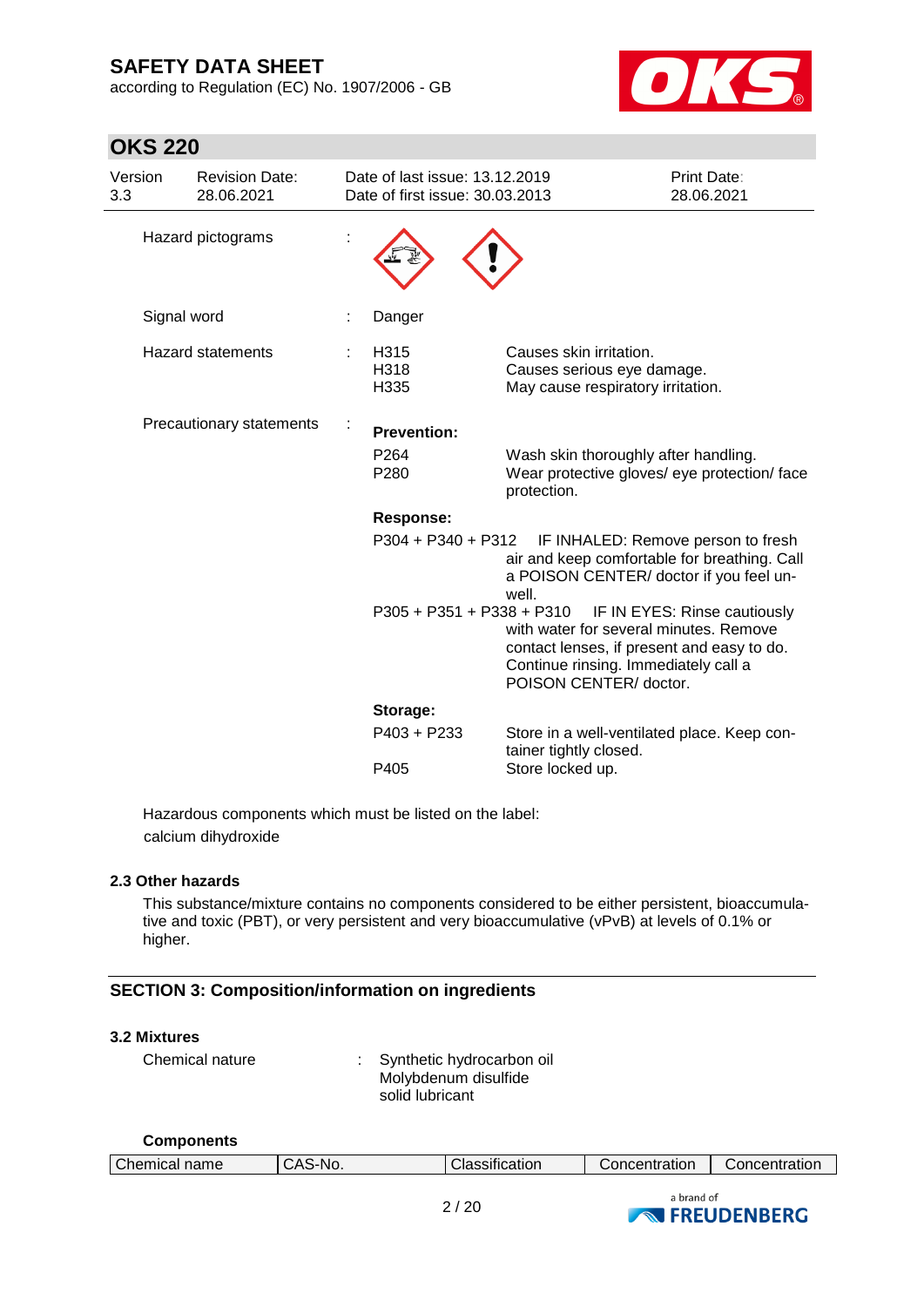according to Regulation (EC) No. 1907/2006 - GB



# **OKS 220**

| Version | Revision Date: | Date of last issue: 13.12.2019  | <b>Print Date:</b> |
|---------|----------------|---------------------------------|--------------------|
| 3.3     | 28.06.2021     | Date of first issue: 30.03.2013 | 28.06.2021         |
|         |                |                                 |                    |

|                                              | EC-No.<br>Index-No.<br><b>Registration number</b> |                                                         | limits<br>M-Factor<br><b>Notes</b> | (% w/w)        |
|----------------------------------------------|---------------------------------------------------|---------------------------------------------------------|------------------------------------|----------------|
| calcium dihydroxide                          | 1305-62-0<br>215-137-3                            | Skin Irrit.2; H315<br>Eye Dam.1; H318<br>STOT SE3; H335 |                                    | $>= 20 - < 30$ |
| Substances with a workplace exposure limit : |                                                   |                                                         |                                    |                |
| molybdenum disul-<br>phide                   | 1317-33-5<br>215-263-9                            | Not classified                                          |                                    | $>= 20 - < 30$ |
| Graphite                                     | 7782-42-5<br>231-955-3                            | Not classified                                          |                                    | $>= 1 - < 10$  |

For explanation of abbreviations see section 16.

### **SECTION 4: First aid measures**

#### **4.1 Description of first aid measures**

| If inhaled              | Remove person to fresh air. If signs/symptoms continue, get<br>medical attention.<br>Keep patient warm and at rest.<br>If unconscious, place in recovery position and seek medical<br>advice.<br>Keep respiratory tract clear.<br>If breathing is irregular or stopped, administer artificial respira-<br>tion. |
|-------------------------|-----------------------------------------------------------------------------------------------------------------------------------------------------------------------------------------------------------------------------------------------------------------------------------------------------------------|
| In case of skin contact | Take off all contaminated clothing immediately.<br>Wash off immediately with soap and plenty of water.<br>Get medical attention immediately if irritation develops and<br>persists.<br>Wash clothing before reuse.<br>Thoroughly clean shoes before reuse.                                                      |
| In case of eye contact  | : Rinse immediately with plenty of water, also under the eyelids,<br>for at least 10 minutes.<br>Get medical attention immediately.                                                                                                                                                                             |
| If swallowed            | Move the victim to fresh air.<br>If unconscious, place in recovery position and seek medical<br>advice.<br>Keep respiratory tract clear.<br>Do not induce vomiting without medical advice.<br>Never give anything by mouth to an unconscious person.                                                            |

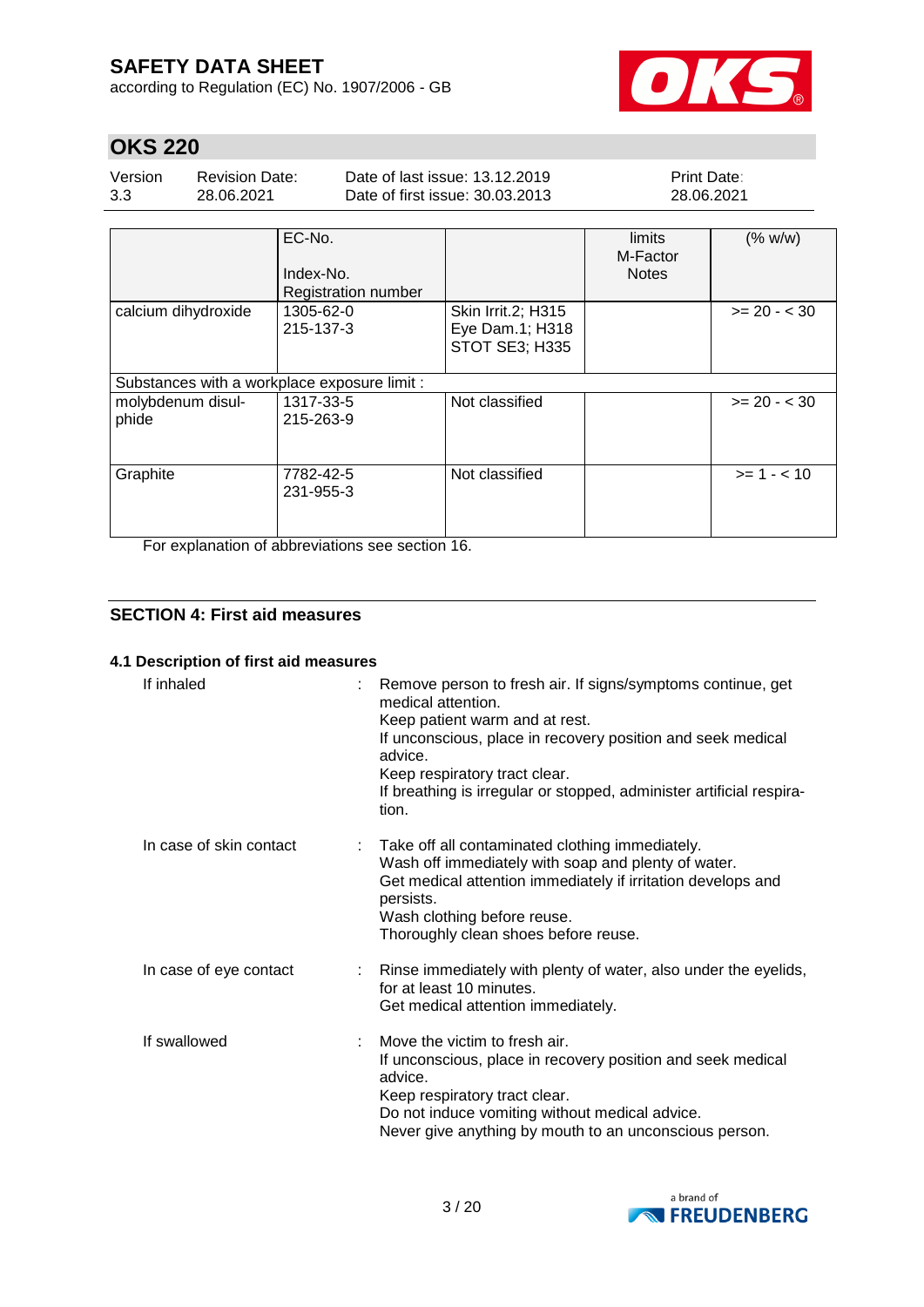according to Regulation (EC) No. 1907/2006 - GB



## **OKS 220**

| Version<br>3.3 | <b>Revision Date:</b><br>28.06.2021                                            |  | Date of last issue: 13.12.2019<br>Date of first issue: 30.03.2013 | Print Date:<br>28.06.2021 |  |
|----------------|--------------------------------------------------------------------------------|--|-------------------------------------------------------------------|---------------------------|--|
|                |                                                                                |  | 4.2 Most important symptoms and effects, both acute and delayed   |                           |  |
| Symptoms       |                                                                                |  | Skin contact may provoke the following symptoms:<br>Erythema      |                           |  |
| <b>Risks</b>   |                                                                                |  | Causes skin irritation.                                           |                           |  |
|                | 4.3 Indication of any immediate medical attention and special treatment needed |  |                                                                   |                           |  |
| Treatment      |                                                                                |  | : Treat symptomatically.                                          |                           |  |
|                |                                                                                |  |                                                                   |                           |  |
|                | <b>SECTION 5: Firefighting measures</b>                                        |  |                                                                   |                           |  |

### **5.1 Extinguishing media**

| Suitable extinguishing media :                            | Use water spray, alcohol-resistant foam, dry chemical or car-<br>bon dioxide. |
|-----------------------------------------------------------|-------------------------------------------------------------------------------|
| Unsuitable extinguishing<br>media                         | : High volume water jet                                                       |
| 5.2 Special hazards arising from the substance or mixture |                                                                               |
| Hazardous combustion prod- : Carbon oxides<br>ucts        | Sulphur oxides                                                                |

Metal oxides

#### **5.3 Advice for firefighters**

| Special protective equipment<br>for firefighters | In the event of fire, wear self-contained breathing apparatus.<br>Use personal protective equipment. Exposure to decomposi-<br>tion products may be a hazard to health. |
|--------------------------------------------------|-------------------------------------------------------------------------------------------------------------------------------------------------------------------------|
| Further information                              | : Standard procedure for chemical fires.                                                                                                                                |

#### **SECTION 6: Accidental release measures**

#### **6.1 Personal precautions, protective equipment and emergency procedures**

| Personal precautions | Evacuate personnel to safe areas.<br>Use the indicated respiratory protection if the occupational<br>exposure limit is exceeded and/or in case of product release<br>(dust).<br>Do not breathe vapours, aerosols.<br>Refer to protective measures listed in sections 7 and 8. |
|----------------------|-------------------------------------------------------------------------------------------------------------------------------------------------------------------------------------------------------------------------------------------------------------------------------|
|                      |                                                                                                                                                                                                                                                                               |

#### **6.2 Environmental precautions**

| Environmental precautions | . Try to prevent the material from entering drains or water  |
|---------------------------|--------------------------------------------------------------|
|                           | courses.                                                     |
|                           | Local authorities should be advised if significant spillages |

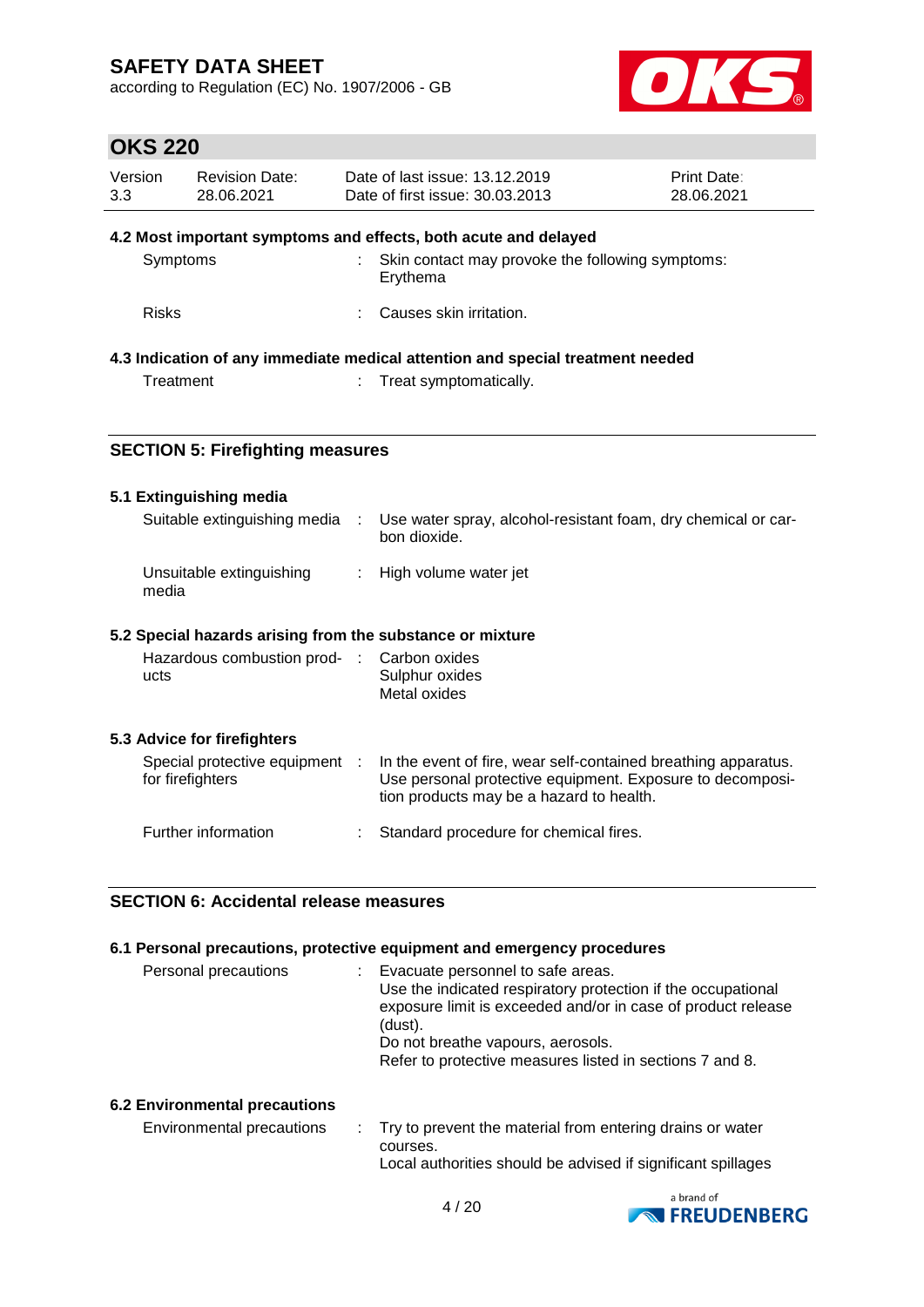according to Regulation (EC) No. 1907/2006 - GB



# **OKS 220**

| Version | Revision Date: | Date of last issue: 13.12.2019  | <b>Print Date:</b> |
|---------|----------------|---------------------------------|--------------------|
| 3.3     | 28.06.2021     | Date of first issue: 30.03.2013 | 28.06.2021         |

cannot be contained.

#### **6.3 Methods and material for containment and cleaning up**

Methods for cleaning up : Clean up promptly by sweeping or vacuum. Keep in suitable, closed containers for disposal.

### **6.4 Reference to other sections**

For personal protection see section 8.

### **SECTION 7: Handling and storage**

### **7.1 Precautions for safe handling**

| Advice on safe handling | : Do not use in areas without adequate ventilation.<br>In case of insufficient ventilation, wear suitable respiratory<br>equipment.<br>Avoid contact with skin and eyes.<br>For personal protection see section 8.<br>Smoking, eating and drinking should be prohibited in the ap-<br>plication area.<br>Wash hands and face before breaks and immediately after<br>handling the product.<br>Do not get in eyes or mouth or on skin.<br>Do not get on skin or clothing.<br>Do not ingest.<br>Do not repack.<br>These safety instructions also apply to empty packaging which<br>may still contain product residues.<br>Keep container closed when not in use. |
|-------------------------|---------------------------------------------------------------------------------------------------------------------------------------------------------------------------------------------------------------------------------------------------------------------------------------------------------------------------------------------------------------------------------------------------------------------------------------------------------------------------------------------------------------------------------------------------------------------------------------------------------------------------------------------------------------|
| Hygiene measures        | Wash face, hands and any exposed skin thoroughly after<br>handling.                                                                                                                                                                                                                                                                                                                                                                                                                                                                                                                                                                                           |

#### **7.2 Conditions for safe storage, including any incompatibilities**

| Requirements for storage<br>areas and containers | Store in original container. Keep container closed when not in<br>use. Keep in a dry, cool and well-ventilated place. Containers<br>which are opened must be carefully resealed and kept upright<br>to prevent leakage. Store in accordance with the particular<br>national regulations. Keep in properly labelled containers. |
|--------------------------------------------------|--------------------------------------------------------------------------------------------------------------------------------------------------------------------------------------------------------------------------------------------------------------------------------------------------------------------------------|
| 7.3 Specific end use(s)                          |                                                                                                                                                                                                                                                                                                                                |
| Specific use(s)                                  | Specific instructions for handling, not required.                                                                                                                                                                                                                                                                              |

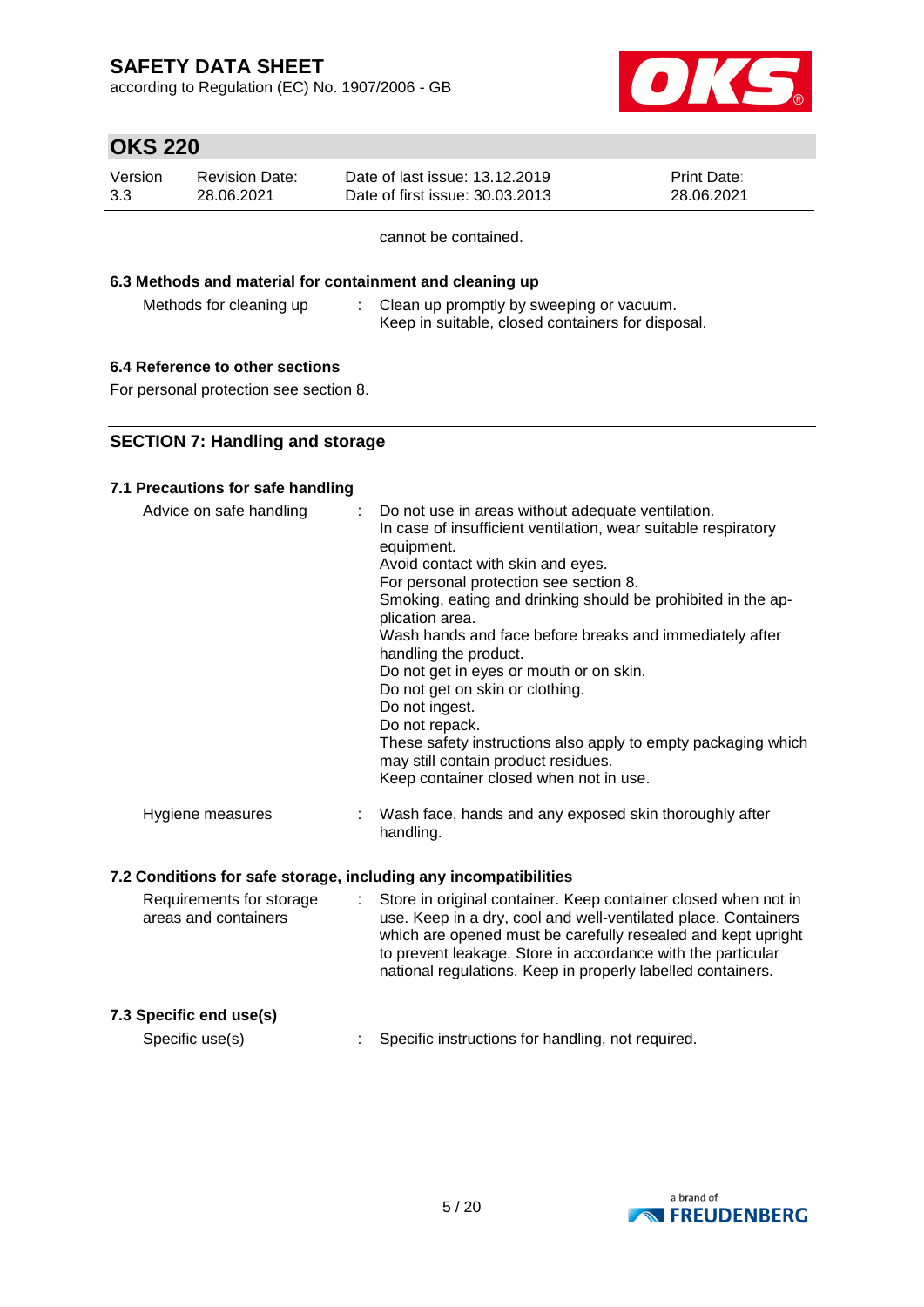according to Regulation (EC) No. 1907/2006 - GB



# **OKS 220**

| Version | <b>Revision Date:</b> | Date of last issue: 13.12.2019  | <b>Print Date:</b> |
|---------|-----------------------|---------------------------------|--------------------|
| 3.3     | 28.06.2021            | Date of first issue: 30.03.2013 | 28.06.2021         |

### **SECTION 8: Exposure controls/personal protection**

#### **8.1 Control parameters**

### **Occupational Exposure Limits**

| Components                 | CAS-No.    | Value type (Form<br>of exposure)    | Control parameters            | <b>Basis</b>                |
|----------------------------|------------|-------------------------------------|-------------------------------|-----------------------------|
| molybdenum di-<br>sulphide | 1317-33-5  | <b>TWA</b>                          | $10$ mg/m $3$<br>(Molybdenum) | GB EH40<br>(2005-04-06)     |
|                            |            | <b>STEL</b>                         | 20 mg/m3<br>(Molybdenum)      | GB EH40<br>(2005-04-06)     |
| calcium dihydrox-<br>ide   | 1305-62-0  | <b>TWA</b>                          | $5 \text{ mg/m}$ 3            | GB EH40<br>(2020-01-01)     |
|                            |            | <b>TWA (Respirable</b><br>fraction) | 1 $mg/m3$                     | 2017/164/EU<br>(2017-02-01) |
| Further information        | Indicative |                                     |                               |                             |
|                            |            | STEL (Respira-<br>ble fraction)     | $4$ mg/m $3$                  | 2017/164/EU<br>(2017-02-01) |
| Further information        | Indicative |                                     |                               |                             |
|                            |            | <b>TWA (Respirable</b><br>fraction) | 1 $mg/m3$                     | GB EH40<br>(2020-01-01)     |
|                            |            | STEL (Respira-<br>ble fraction)     | $4$ mg/m $3$                  | GB EH40<br>(2020-01-01)     |
| Graphite                   | 7782-42-5  | TWA (inhalable<br>dust)             | $10$ mg/m $3$                 | GB EH40<br>(2020-01-01)     |
|                            |            | <b>TWA (Respirable</b><br>dust)     | $4$ mg/m $3$                  | GB EH40<br>(2020-01-01)     |

### **Derived No Effect Level (DNEL) according to Regulation (EC) No. 1907/2006:**

| Substance name                                             | End Use | <b>Exposure routes</b> | Potential health ef-<br>fects | Value                         |
|------------------------------------------------------------|---------|------------------------|-------------------------------|-------------------------------|
| Benzene, mono-C10-<br>13-alkyl derivs., distn.<br>residues | Workers | Inhalation             | Long-term systemic<br>effects | $3.2 \text{ mg/m}$            |
|                                                            | Workers | Skin contact           | Long-term systemic<br>effects | $4.3 \text{ mg/kg}$<br>bw/day |
| calcium dihydroxide                                        | Workers | Inhalation             | Long-term local ef-<br>fects  | 1 $mg/m3$                     |
|                                                            | Workers | Inhalation             | Acute local effects           | $4 \text{ mg/m}$ 3            |
| Graphite                                                   | Workers | Inhalation             | Long-term local ef-<br>fects  | $1.2 \text{ mg/m}$ 3          |

#### **Predicted No Effect Concentration (PNEC) according to Regulation (EC) No. 1907/2006:**

| Substance name             | <b>Environmental Compartment</b>          | Value        |
|----------------------------|-------------------------------------------|--------------|
| Benzene, mono-C10-13-alkyl | Fresh water                               | $0.001$ mg/l |
| derivs., distn. residues   |                                           |              |
|                            | Intermittent use/release                  | $0.001$ mg/l |
|                            | Marine water                              | $0$ mg/l     |
|                            | Microbiological Activity in Sewage Treat- | $2$ mg/l     |
|                            | ment Systems                              |              |
|                            | Fresh water sediment                      | $1.65$ mg/kg |

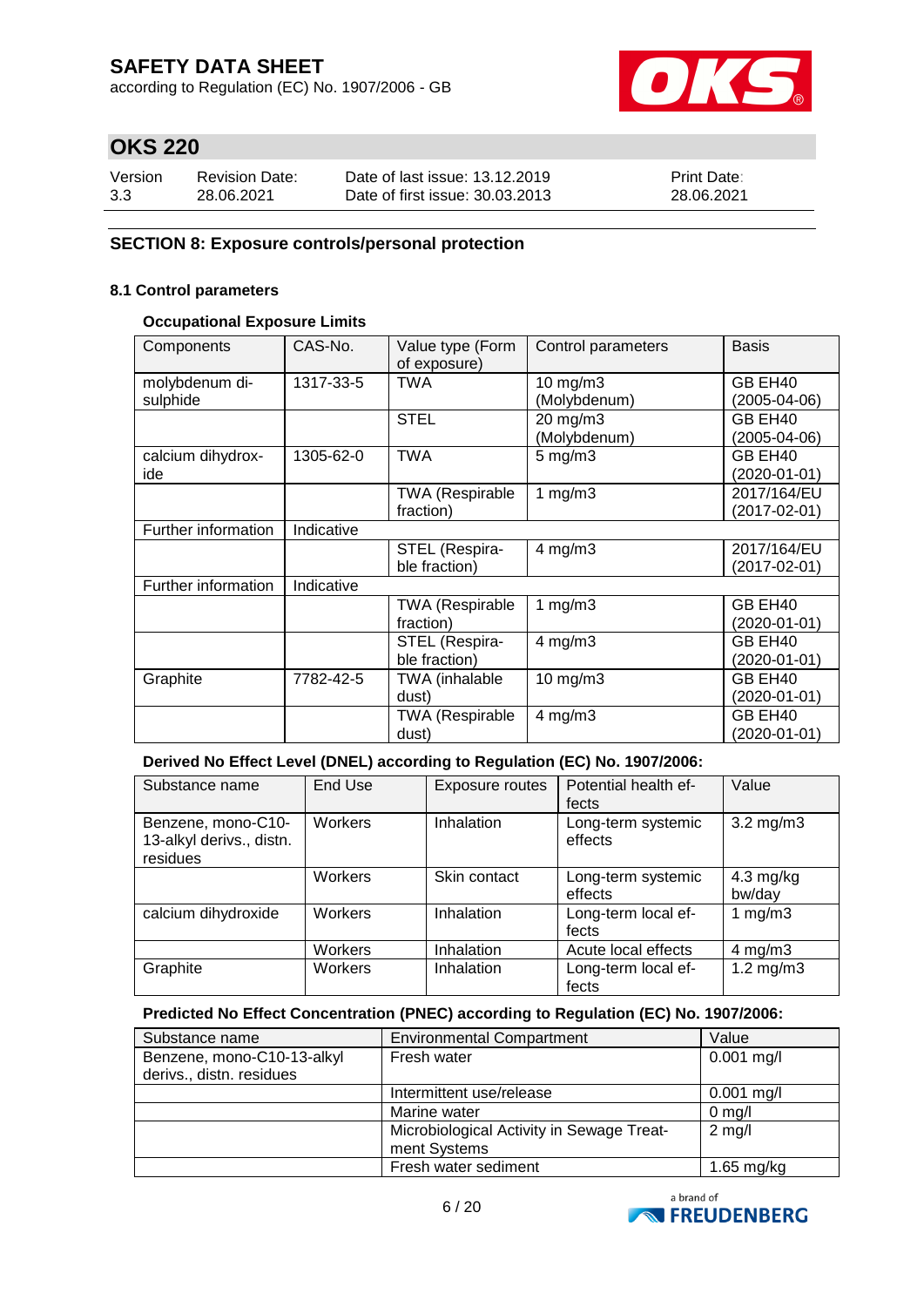according to Regulation (EC) No. 1907/2006 - GB



## **OKS 220**

| Version | Revision Date: | Date of last issue: 13.12.2019  | <b>Print Date:</b> |
|---------|----------------|---------------------------------|--------------------|
| 3.3     | 28.06.2021     | Date of first issue: 30.03.2013 | 28.06.2021         |

|                     | Marine sediment                           | $0.165$ mg/kg |
|---------------------|-------------------------------------------|---------------|
|                     | Soil                                      | $0.329$ mg/kg |
| calcium dihydroxide | Fresh water                               | $0.49$ mg/l   |
|                     | Marine water                              | $0.32$ mg/l   |
|                     | Intermittent use/release                  | $0.49$ mg/l   |
|                     | Microbiological Activity in Sewage Treat- | $3$ mg/l      |
|                     | ment Systems                              |               |
|                     | Soil                                      | $1080$ mg/kg  |

#### **8.2 Exposure controls**

#### **Engineering measures**

Effective exhaust ventilation system

| Personal protective equipment                                         |                                                                                                                                                                                                                                                                                                                                             |  |  |
|-----------------------------------------------------------------------|---------------------------------------------------------------------------------------------------------------------------------------------------------------------------------------------------------------------------------------------------------------------------------------------------------------------------------------------|--|--|
| Eye protection                                                        | Tightly fitting safety goggles<br>÷.                                                                                                                                                                                                                                                                                                        |  |  |
| Hand protection<br>Material<br>Break through time<br>Protective index | butyl-rubber<br>$> 10$ min<br>Class 1                                                                                                                                                                                                                                                                                                       |  |  |
| <b>Remarks</b>                                                        | Wear protective gloves. The break through time depends<br>amongst other things on the material, the thickness and the<br>type of glove and therefore has to be measured for each<br>case.<br>The selected protective gloves have to satisfy the specifica-<br>tions of Regulation (EU) 2016/425 and the standard EN 374<br>derived from it. |  |  |
| Respiratory protection                                                | Not required; except in case of aerosol formation.                                                                                                                                                                                                                                                                                          |  |  |
| Filter type                                                           | Filter type A-P                                                                                                                                                                                                                                                                                                                             |  |  |
| Protective measures                                                   | The type of protective equipment must be selected according<br>to the concentration and amount of the dangerous substance<br>at the specific workplace.<br>Choose body protection in relation to its type, to the concen-<br>tration and amount of dangerous substances, and to the spe-<br>cific work-place.                               |  |  |

### **SECTION 9: Physical and chemical properties**

#### **9.1 Information on basic physical and chemical properties**

| paste |
|-------|
|       |

Colour : black

Odour : characteristic

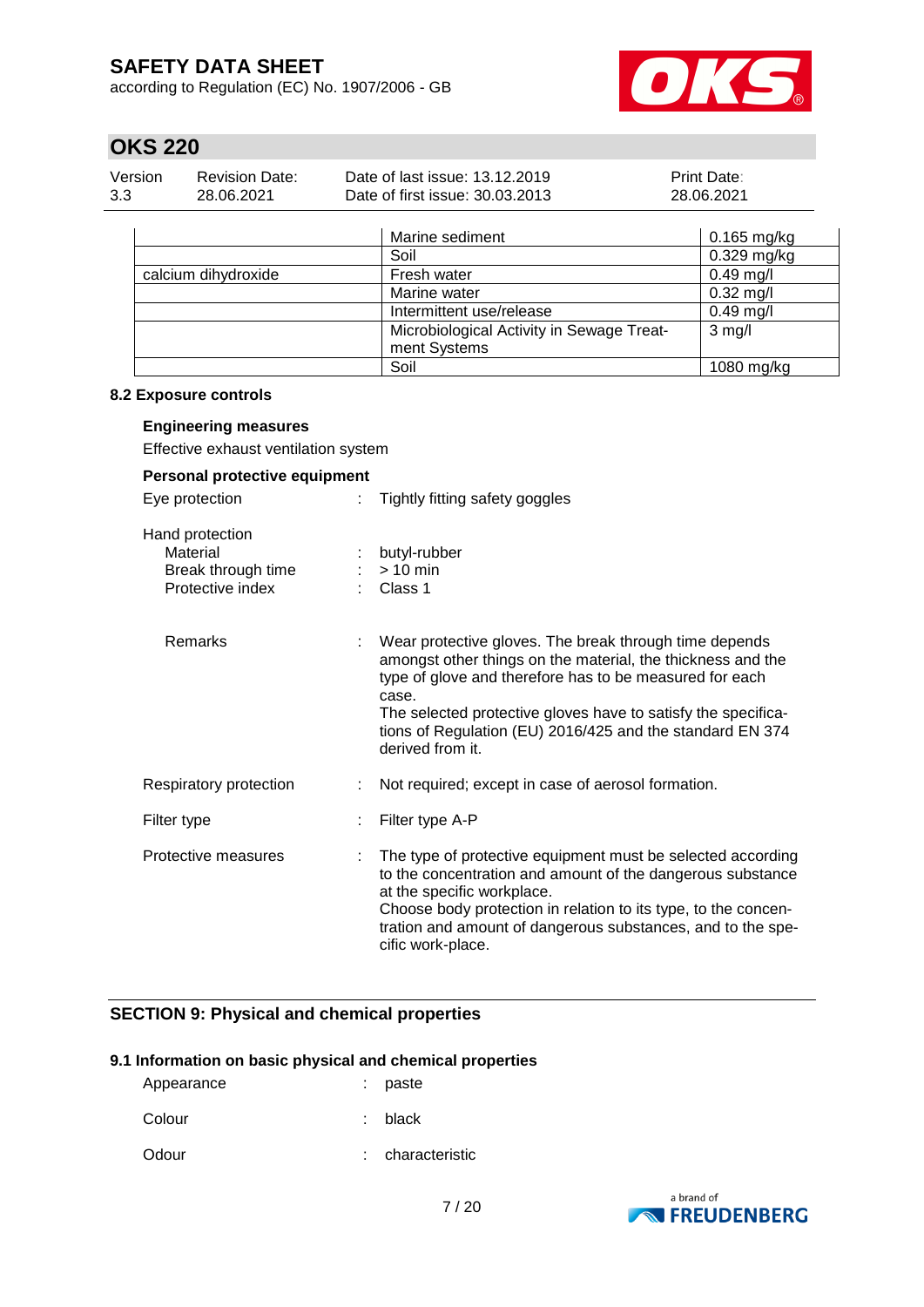according to Regulation (EC) No. 1907/2006 - GB



| Version<br>3.3 |                     | <b>Revision Date:</b><br>28.06.2021                 |                             | Date of last issue: 13.12.2019<br>Date of first issue: 30.03.2013              | <b>Print Date:</b><br>28.06.2021 |
|----------------|---------------------|-----------------------------------------------------|-----------------------------|--------------------------------------------------------------------------------|----------------------------------|
|                |                     | <b>Odour Threshold</b>                              | ÷                           | No data available                                                              |                                  |
|                | pH                  |                                                     |                             | substance/mixture is non-soluble (in water)                                    |                                  |
|                |                     | Melting point/range                                 |                             | No data available                                                              |                                  |
|                |                     | Boiling point/boiling range                         | ÷                           | No data available                                                              |                                  |
|                | Flash point         |                                                     | t                           | Not applicable                                                                 |                                  |
|                |                     | Evaporation rate                                    |                             | No data available                                                              |                                  |
|                |                     | Flammability (solid, gas)                           | ÷.                          | <b>Combustible Solids</b>                                                      |                                  |
|                |                     | Upper explosion limit / Upper<br>flammability limit | ÷.                          | No data available                                                              |                                  |
|                |                     | Lower explosion limit / Lower<br>flammability limit | $\mathcal{L}^{\mathcal{L}}$ | No data available                                                              |                                  |
|                |                     | Vapour pressure                                     | ÷                           | < $0.001$ hPa (20 °C)                                                          |                                  |
|                |                     | Relative vapour density                             | ÷                           | No data available                                                              |                                  |
|                |                     | Relative density                                    |                             | 1.4 (20 $^{\circ}$ C)<br>Reference substance: Water<br>The value is calculated |                                  |
|                | Density             |                                                     | t,                          | $1.40$ g/cm3<br>(20 °C)                                                        |                                  |
|                | <b>Bulk density</b> |                                                     |                             | No data available                                                              |                                  |
|                | Solubility(ies)     | Water solubility                                    | ÷                           | insoluble                                                                      |                                  |
|                |                     | Solubility in other solvents                        | ÷                           | No data available                                                              |                                  |
|                | octanol/water       | Partition coefficient: n-                           |                             | No data available                                                              |                                  |
|                |                     | Auto-ignition temperature                           |                             | No data available                                                              |                                  |
|                |                     | Decomposition temperature                           | ÷                           | No data available                                                              |                                  |
|                | Viscosity           | Viscosity, dynamic                                  |                             | No data available                                                              |                                  |
|                |                     | Viscosity, kinematic                                |                             | Not applicable                                                                 |                                  |

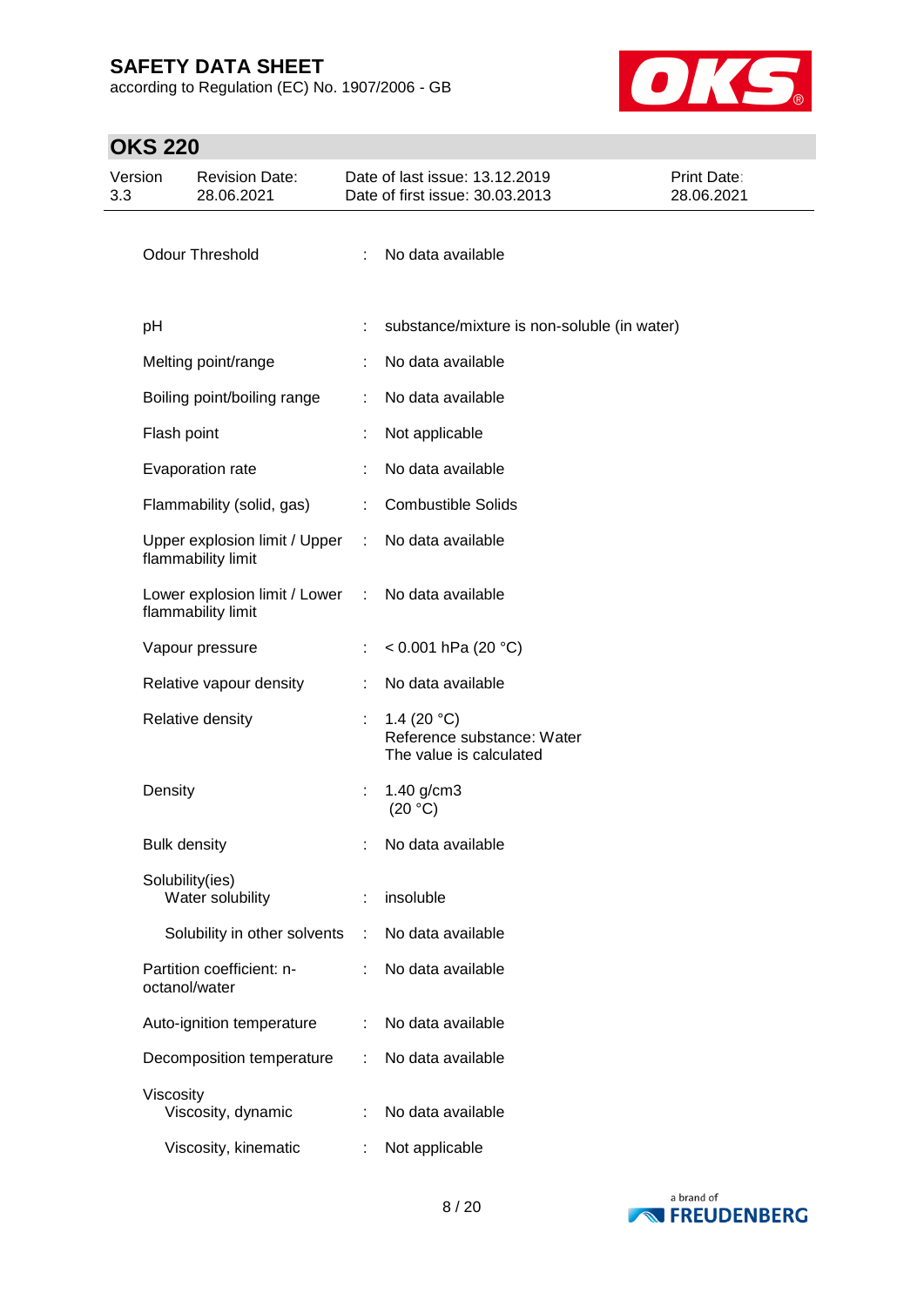according to Regulation (EC) No. 1907/2006 - GB



## **OKS 220**

| Version<br>3.3 | <b>Revision Date:</b><br>28.06.2021          |        | Date of last issue: 13.12.2019<br>Date of first issue: 30.03.2013 | <b>Print Date:</b><br>28.06.2021 |
|----------------|----------------------------------------------|--------|-------------------------------------------------------------------|----------------------------------|
|                | Explosive properties<br>Oxidizing properties | ÷<br>÷ | Not explosive<br>No data available                                |                                  |
|                | 9.2 Other information<br>Sublimation point   | ÷      | No data available                                                 |                                  |
|                | Metal corrosion rate                         | ÷      | Not corrosive to metals                                           |                                  |
|                | Self-ignition                                | ÷      | No data available                                                 |                                  |

### **SECTION 10: Stability and reactivity**

#### **10.1 Reactivity**

No hazards to be specially mentioned.

#### **10.2 Chemical stability**

Stable under normal conditions.

### **10.3 Possibility of hazardous reactions**

| No dangerous reaction known under conditions of normal use.<br>Hazardous reactions |
|------------------------------------------------------------------------------------|
|------------------------------------------------------------------------------------|

#### **10.4 Conditions to avoid**

Conditions to avoid : No conditions to be specially mentioned.

#### **10.5 Incompatible materials**

Materials to avoid : No materials to be especially mentioned.

#### **10.6 Hazardous decomposition products**

No decomposition if stored and applied as directed.

### **SECTION 11: Toxicological information**

#### **11.1 Information on toxicological effects**

| <b>Acute toxicity</b>     |                                                                                                      |
|---------------------------|------------------------------------------------------------------------------------------------------|
| <b>Product:</b>           |                                                                                                      |
| Acute oral toxicity       | Remarks: This information is not available.                                                          |
| Acute inhalation toxicity | Remarks: Irritating to respiratory system.                                                           |
|                           | Symptoms: Inhalation may provoke the following symptoms:,<br>Local irritation, Respiratory disorders |
| Acute dermal toxicity     | Symptoms: Redness, Local irritation                                                                  |



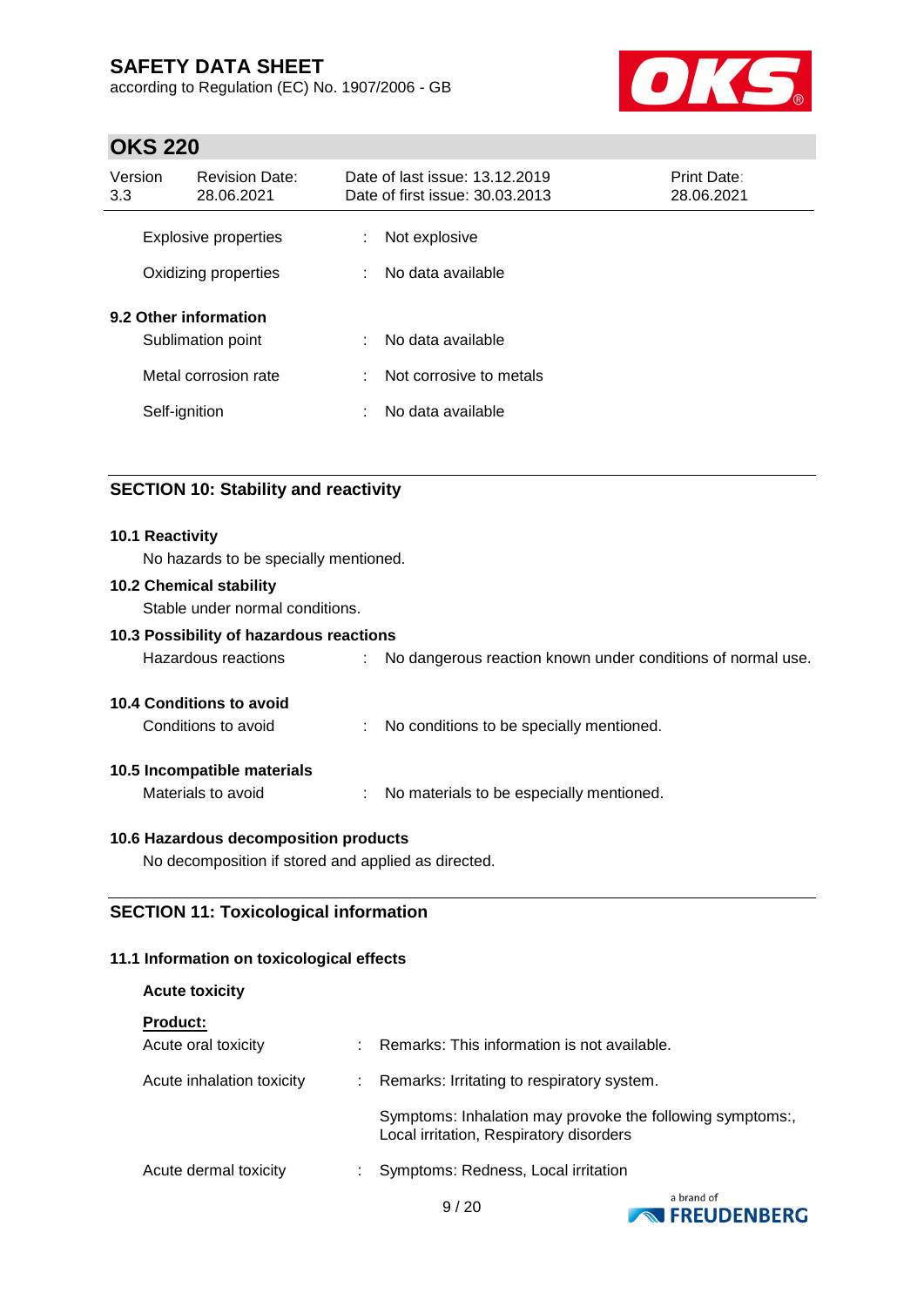according to Regulation (EC) No. 1907/2006 - GB



| Version<br>3.3 |                                                         | <b>Revision Date:</b><br>28.06.2021 | Date of last issue: 13.12.2019<br>Date of first issue: 30.03.2013                                                                                            | Print Date:<br>28.06.2021 |
|----------------|---------------------------------------------------------|-------------------------------------|--------------------------------------------------------------------------------------------------------------------------------------------------------------|---------------------------|
|                |                                                         |                                     |                                                                                                                                                              |                           |
|                |                                                         | Components:                         |                                                                                                                                                              |                           |
|                |                                                         | calcium dihydroxide:                |                                                                                                                                                              |                           |
|                |                                                         | Acute oral toxicity                 | : LD50 (Rat, female): $> 2,000$ mg/kg<br>Method: OECD Test Guideline 425<br>GLP: yes<br>Assessment: The substance or mixture has no acute oral tox-<br>icity |                           |
|                |                                                         | Acute inhalation toxicity           | : LC50 (Rat, male and female): $> 6.04$ mg/l<br>Exposure time: 4 h<br>Test atmosphere: dust/mist<br>Method: OECD Test Guideline 436<br>GLP: yes              |                           |
|                |                                                         | Acute dermal toxicity               | : LD50 (Rabbit, male and female): $> 2,500$ mg/kg<br>Method: OECD Test Guideline 402<br>Assessment: The substance or mixture has no acute dermal<br>toxicity |                           |
|                |                                                         | molybdenum disulphide:              |                                                                                                                                                              |                           |
|                |                                                         | Acute oral toxicity                 | : LD50 (Rat): $> 5,000$ mg/kg                                                                                                                                |                           |
|                |                                                         | Acute dermal toxicity               | LD50 (Rat): $> 16,000$ mg/kg                                                                                                                                 |                           |
|                | <b>Graphite:</b>                                        | Acute oral toxicity                 | : LD50 (Rat): $> 2,000$ mg/kg<br>Method: OECD Test Guideline 401<br>Assessment: The substance or mixture has no acute oral tox-<br>icity                     |                           |
|                |                                                         | <b>Skin corrosion/irritation</b>    |                                                                                                                                                              |                           |
|                | Product:<br>Remarks                                     |                                     | Irritating to skin.                                                                                                                                          |                           |
|                |                                                         | <b>Components:</b>                  |                                                                                                                                                              |                           |
|                |                                                         | calcium dihydroxide:                |                                                                                                                                                              |                           |
|                | Species<br>Assessment<br>Method<br>Result<br><b>GLP</b> |                                     | human skin<br>Irritating to skin.<br><b>OECD Test Guideline 431</b><br>Irritating to skin.<br>yes                                                            |                           |
|                | Species<br>Assessment<br>Method<br>Result               |                                     | Rabbit<br>Irritating to skin.<br><b>OECD Test Guideline 404</b><br>Irritating to skin.                                                                       |                           |

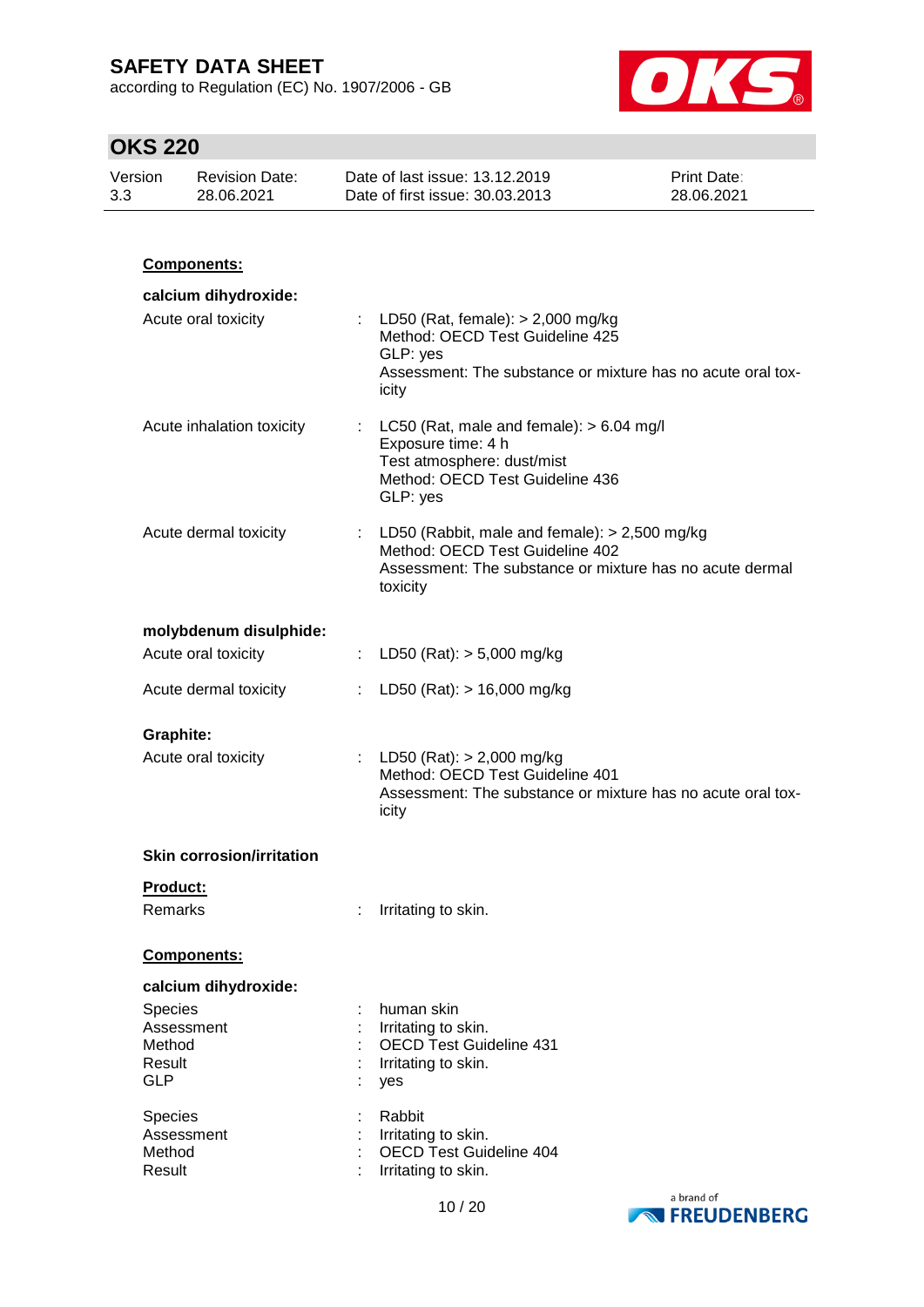according to Regulation (EC) No. 1907/2006 - GB



| Version<br>3.3 | Revision Date:<br>28.06.2021      | Date of last issue: 13.12.2019<br>Date of first issue: 30.03.2013 | Print Date:<br>28.06.2021 |
|----------------|-----------------------------------|-------------------------------------------------------------------|---------------------------|
|                | <b>GLP</b>                        | yes                                                               |                           |
|                | molybdenum disulphide:            |                                                                   |                           |
|                | Assessment<br>Result              | No skin irritation<br>No skin irritation                          |                           |
|                | Serious eye damage/eye irritation |                                                                   |                           |
|                | Product:                          |                                                                   |                           |
|                | Remarks                           | Risk of serious damage to eyes.                                   |                           |
|                | Components:                       |                                                                   |                           |
|                | calcium dihydroxide:              |                                                                   |                           |
|                | Species                           | Rabbit                                                            |                           |
|                | Assessment<br>Method              | Risk of serious damage to eyes.<br><b>OECD Test Guideline 405</b> |                           |
|                | Result<br><b>GLP</b>              | Risk of serious damage to eyes.<br>yes                            |                           |
|                | molybdenum disulphide:            |                                                                   |                           |
|                | Assessment                        | No eye irritation                                                 |                           |
|                | Result                            | No eye irritation                                                 |                           |
|                | Respiratory or skin sensitisation |                                                                   |                           |
|                | Product:                          |                                                                   |                           |
|                | Remarks                           | This information is not available.                                |                           |
|                | <b>Components:</b>                |                                                                   |                           |
|                | calcium dihydroxide:              |                                                                   |                           |
|                | <b>Test Type</b>                  | Local lymph node assay (LLNA)                                     |                           |
|                | Species<br>Assessment             | Mouse<br>Does not cause skin sensitisation.                       |                           |
|                | Method                            | <b>OECD Test Guideline 429</b>                                    |                           |
|                | Result                            | Does not cause skin sensitisation.                                |                           |
|                | <b>GLP</b>                        | yes                                                               |                           |
|                | molybdenum disulphide:            |                                                                   |                           |
|                | Assessment                        | Does not cause skin sensitisation.                                |                           |
|                | Result                            | Does not cause skin sensitisation.                                |                           |
|                | <b>Germ cell mutagenicity</b>     |                                                                   |                           |
|                | Product:                          |                                                                   |                           |
|                | Genotoxicity in vitro             | Remarks: No data available<br>$\mathcal{L}$                       |                           |
|                |                                   |                                                                   | a brand of                |

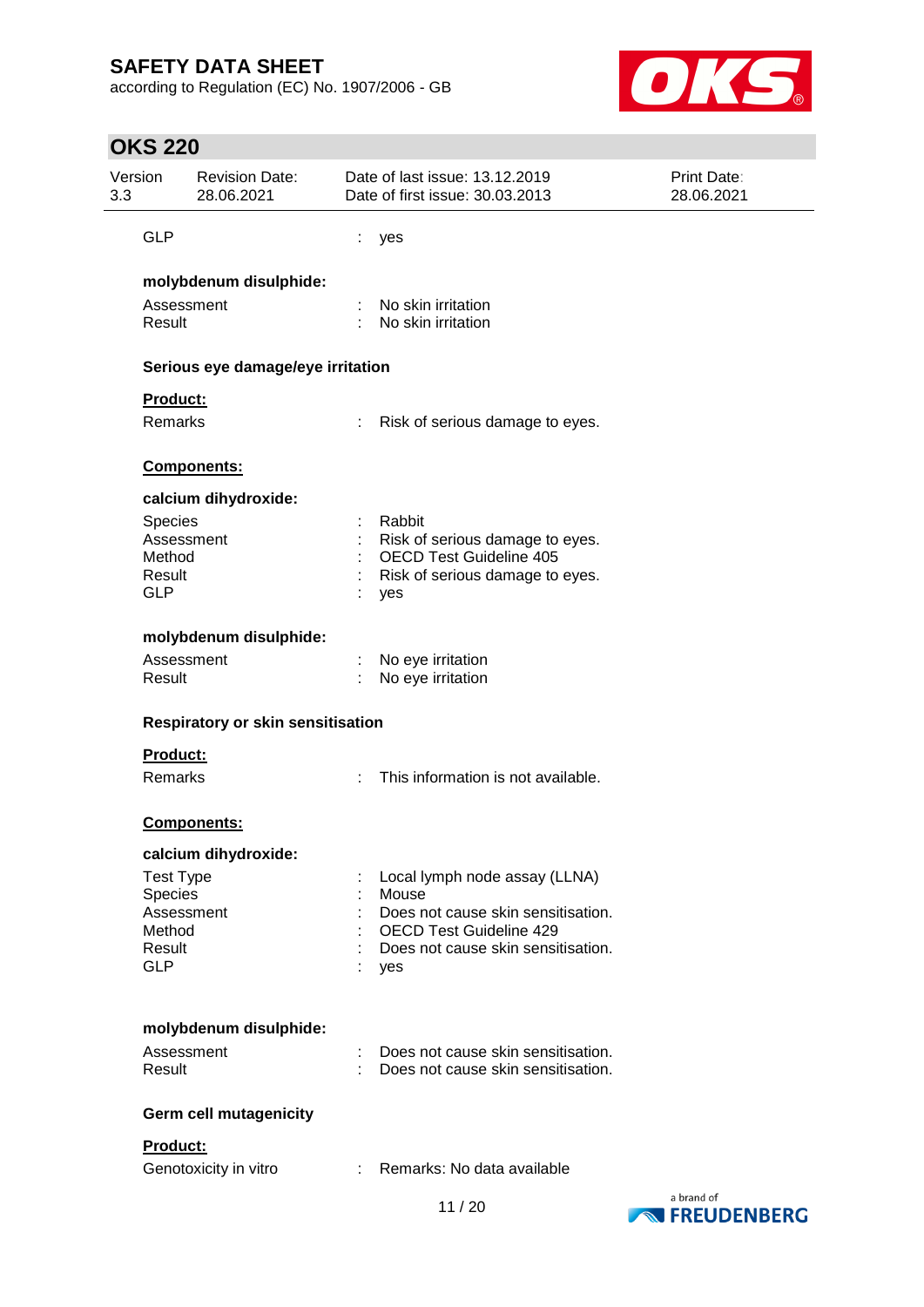according to Regulation (EC) No. 1907/2006 - GB



| Version<br>3.3 | <b>Revision Date:</b><br>28.06.2021 |                | Date of last issue: 13.12.2019<br>Date of first issue: 30.03.2013                                                        | Print Date:<br>28.06.2021 |
|----------------|-------------------------------------|----------------|--------------------------------------------------------------------------------------------------------------------------|---------------------------|
|                |                                     |                |                                                                                                                          |                           |
|                | Genotoxicity in vivo                |                | : Remarks: No data available                                                                                             |                           |
|                | Components:                         |                |                                                                                                                          |                           |
|                | calcium dihydroxide:                |                |                                                                                                                          |                           |
|                | Genotoxicity in vitro               | t.             | Test Type: Ames test<br>Method: OECD Test Guideline 471<br>Result: negative<br>GLP: yes                                  |                           |
|                |                                     |                | Test Type: Chromosome aberration test in vitro<br>Method: OECD Test Guideline 473<br>Result: negative<br>GLP: yes        |                           |
|                |                                     |                | Test Type: In vitro mammalian cell gene mutation test<br>Method: OECD Test Guideline 476<br>Result: negative<br>GLP: yes |                           |
| sessment       | molybdenum disulphide:              |                | Germ cell mutagenicity-As- : Animal testing did not show any mutagenic effects.                                          |                           |
|                | Carcinogenicity                     |                |                                                                                                                          |                           |
| Product:       |                                     |                |                                                                                                                          |                           |
| Remarks        |                                     |                | No data available                                                                                                        |                           |
|                | <b>Components:</b>                  |                |                                                                                                                          |                           |
|                | calcium dihydroxide:                |                |                                                                                                                          |                           |
| ment           | Carcinogenicity - Assess-           |                | : No evidence of carcinogenicity in animal studies.                                                                      |                           |
|                | molybdenum disulphide:              |                |                                                                                                                          |                           |
| ment           | Carcinogenicity - Assess-           | $\mathbb{Z}^n$ | No evidence of carcinogenicity in animal studies.                                                                        |                           |
|                | <b>Reproductive toxicity</b>        |                |                                                                                                                          |                           |
| Product:       |                                     |                |                                                                                                                          |                           |
|                | Effects on fertility                |                | Remarks: No data available                                                                                               |                           |
| ment           | Effects on foetal develop-          |                | : Remarks: No data available                                                                                             |                           |

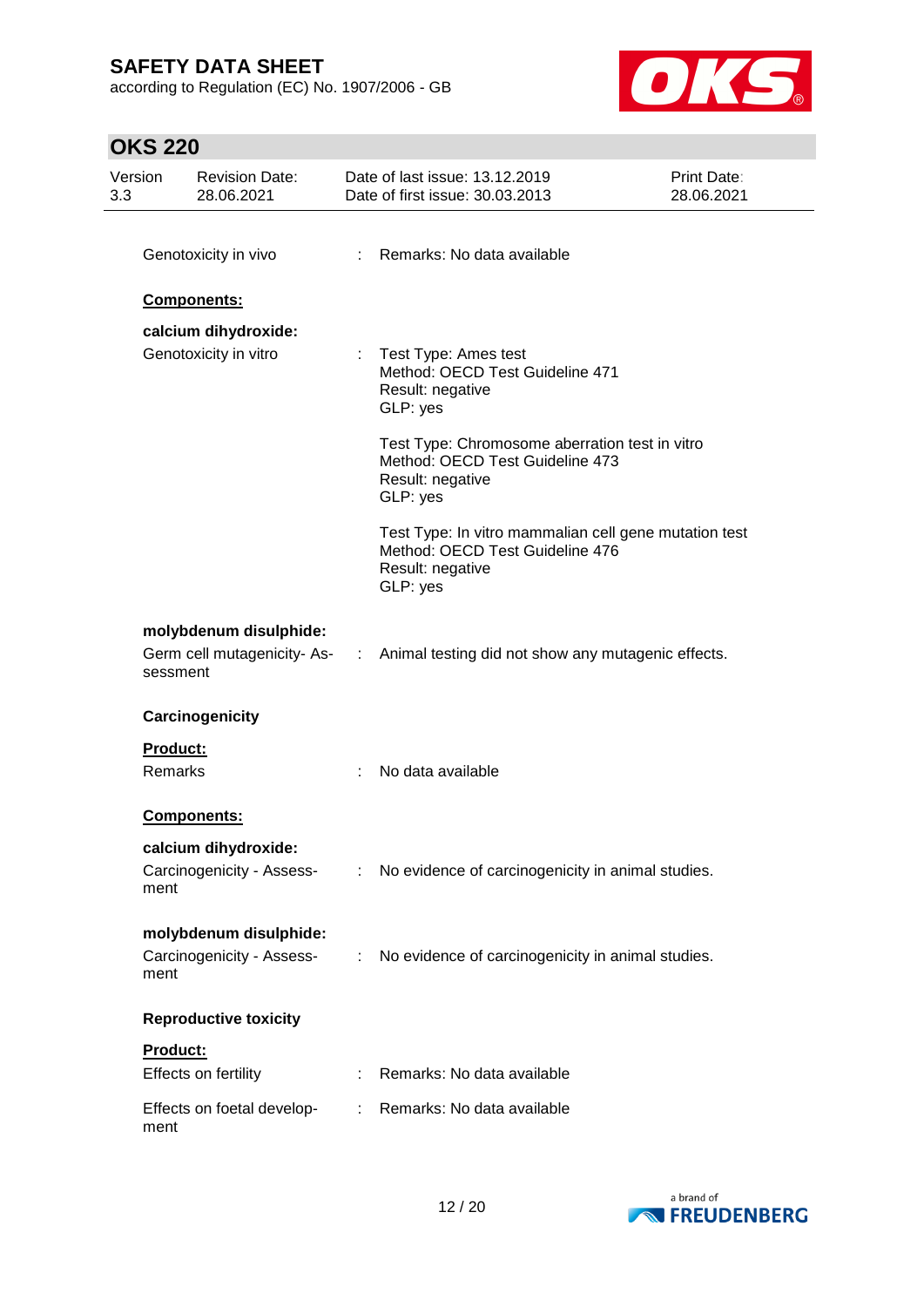according to Regulation (EC) No. 1907/2006 - GB



| Version<br>3.3 |                                 | <b>Revision Date:</b><br>28.06.2021                 |  | Date of last issue: 13.12.2019<br>Date of first issue: 30.03.2013                                   | Print Date:<br>28.06.2021 |  |  |  |
|----------------|---------------------------------|-----------------------------------------------------|--|-----------------------------------------------------------------------------------------------------|---------------------------|--|--|--|
|                | Components:                     |                                                     |  |                                                                                                     |                           |  |  |  |
|                | sessment                        | calcium dihydroxide:<br>Reproductive toxicity - As- |  | : No toxicity to reproduction<br>No effects on or via lactation                                     |                           |  |  |  |
|                |                                 | <b>STOT - single exposure</b>                       |  |                                                                                                     |                           |  |  |  |
|                |                                 | Components:                                         |  |                                                                                                     |                           |  |  |  |
|                | Assessment                      | calcium dihydroxide:                                |  | May cause respiratory irritation.                                                                   |                           |  |  |  |
|                | Assessment                      | molybdenum disulphide:                              |  | The substance or mixture is not classified as specific target<br>organ toxicant, single exposure.   |                           |  |  |  |
|                | <b>STOT - repeated exposure</b> |                                                     |  |                                                                                                     |                           |  |  |  |
|                |                                 | Components:                                         |  |                                                                                                     |                           |  |  |  |
|                | Assessment                      | molybdenum disulphide:                              |  | The substance or mixture is not classified as specific target<br>organ toxicant, repeated exposure. |                           |  |  |  |
|                |                                 | <b>Repeated dose toxicity</b>                       |  |                                                                                                     |                           |  |  |  |
|                | Product:<br>Remarks             |                                                     |  | This information is not available.                                                                  |                           |  |  |  |
|                |                                 | <b>Aspiration toxicity</b>                          |  |                                                                                                     |                           |  |  |  |
|                | <b>Product:</b>                 | This information is not available.                  |  |                                                                                                     |                           |  |  |  |
|                |                                 | <b>Further information</b>                          |  |                                                                                                     |                           |  |  |  |
|                | Product:                        |                                                     |  |                                                                                                     |                           |  |  |  |
|                | <b>Remarks</b>                  |                                                     |  | Ingestion causes irritation of upper respiratory system and<br>gastrointestinal disturbance.        |                           |  |  |  |
|                |                                 | <b>Components:</b>                                  |  |                                                                                                     |                           |  |  |  |
|                | <b>Remarks</b>                  | molybdenum disulphide:                              |  | Information given is based on data on the components and<br>the toxicology of similar products.     |                           |  |  |  |

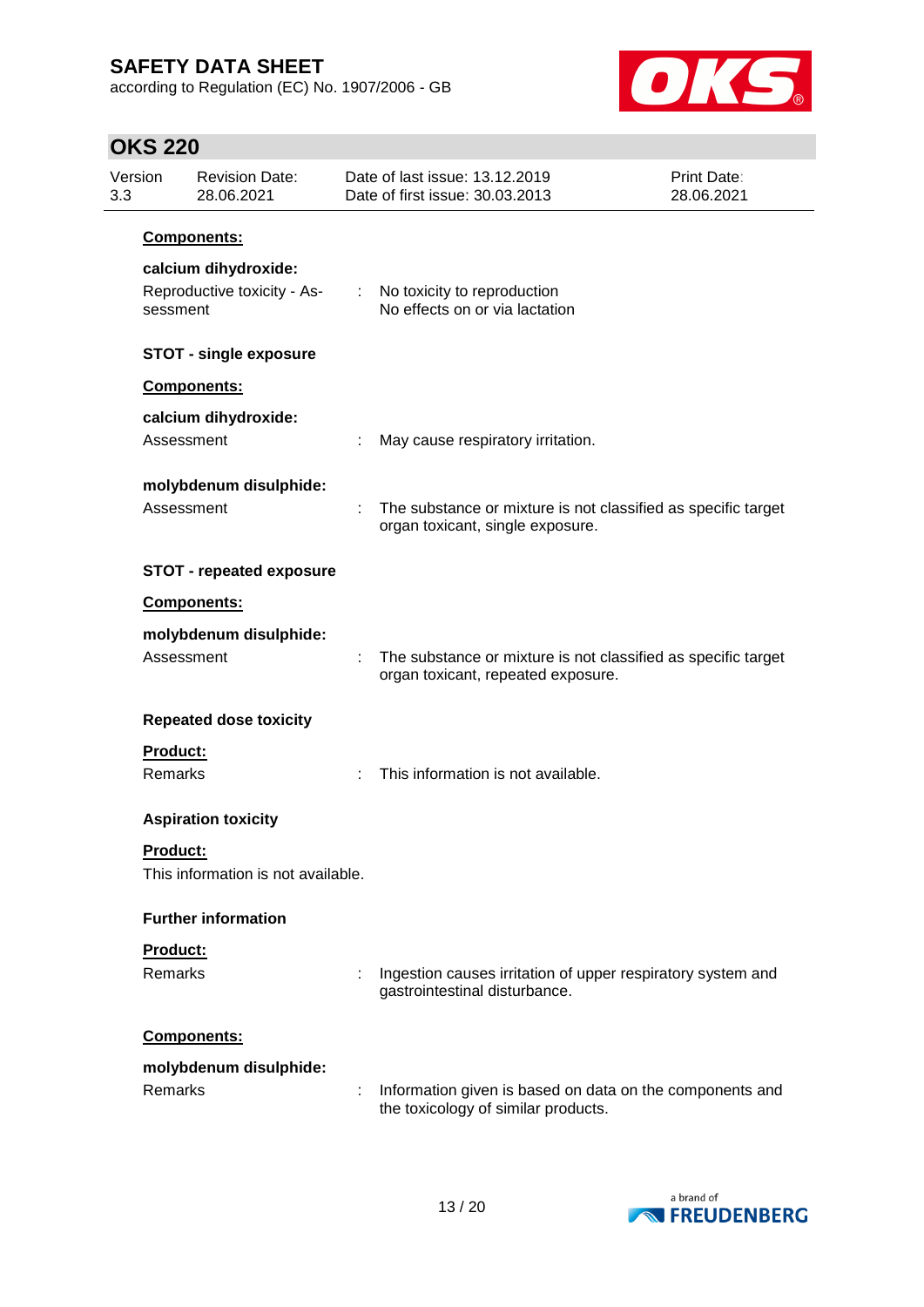according to Regulation (EC) No. 1907/2006 - GB



# **OKS 220**

| Version | <b>Revision Date:</b> | Date of last issue: 13.12.2019  | <b>Print Date:</b> |
|---------|-----------------------|---------------------------------|--------------------|
| 3.3     | 28.06.2021            | Date of first issue: 30.03.2013 | 28.06.2021         |

### **SECTION 12: Ecological information**

#### **12.1 Toxicity**

| Product:                                                                         |                |                                                                                                                                                                      |
|----------------------------------------------------------------------------------|----------------|----------------------------------------------------------------------------------------------------------------------------------------------------------------------|
| Toxicity to fish                                                                 |                | Remarks: No data available                                                                                                                                           |
| Toxicity to daphnia and other :<br>aquatic invertebrates                         |                | Remarks: No data available                                                                                                                                           |
| Toxicity to algae/aquatic<br>plants                                              | $\mathbb{R}^n$ | Remarks: No data available                                                                                                                                           |
| Toxicity to microorganisms                                                       |                | Remarks: No data available                                                                                                                                           |
| Components:                                                                      |                |                                                                                                                                                                      |
| calcium dihydroxide:                                                             |                |                                                                                                                                                                      |
| Toxicity to fish                                                                 |                | LC50 (Oncorhynchus mykiss (rainbow trout)): 50.6 mg/l<br>Exposure time: 96 h<br>Test Type: static test<br>Method: OECD Test Guideline 203<br>GLP: yes                |
| Toxicity to daphnia and other :<br>aquatic invertebrates                         |                | EC50 (Daphnia magna (Water flea)): 49.1 mg/l<br>Exposure time: 48 h<br>Test Type: static test<br>Method: OECD Test Guideline 202<br>GLP: yes                         |
| Toxicity to algae/aquatic<br>plants                                              |                | EC50 (Pseudokirchneriella subcapitata (green algae)): 184.57<br>mg/l<br>Exposure time: 72 h<br>Test Type: static test<br>Method: OECD Test Guideline 201<br>GLP: yes |
| Toxicity to daphnia and other :<br>aquatic invertebrates (Chron-<br>ic toxicity) |                | NOEC: 32 mg/l<br>Exposure time: 14 d<br>Species: Crangon crangon (shrimp)<br>Test Type: semi-static test                                                             |
| molybdenum disulphide:                                                           |                |                                                                                                                                                                      |
| Toxicity to fish                                                                 |                | LC50 (Pimephales promelas (fathead minnow)): > 100 mg/l<br>Exposure time: 96 h                                                                                       |
| Toxicity to daphnia and other<br>aquatic invertebrates                           | - 11           | EC50 (Daphnia magna (Water flea)): > 100 mg/l<br>Exposure time: 48 h                                                                                                 |

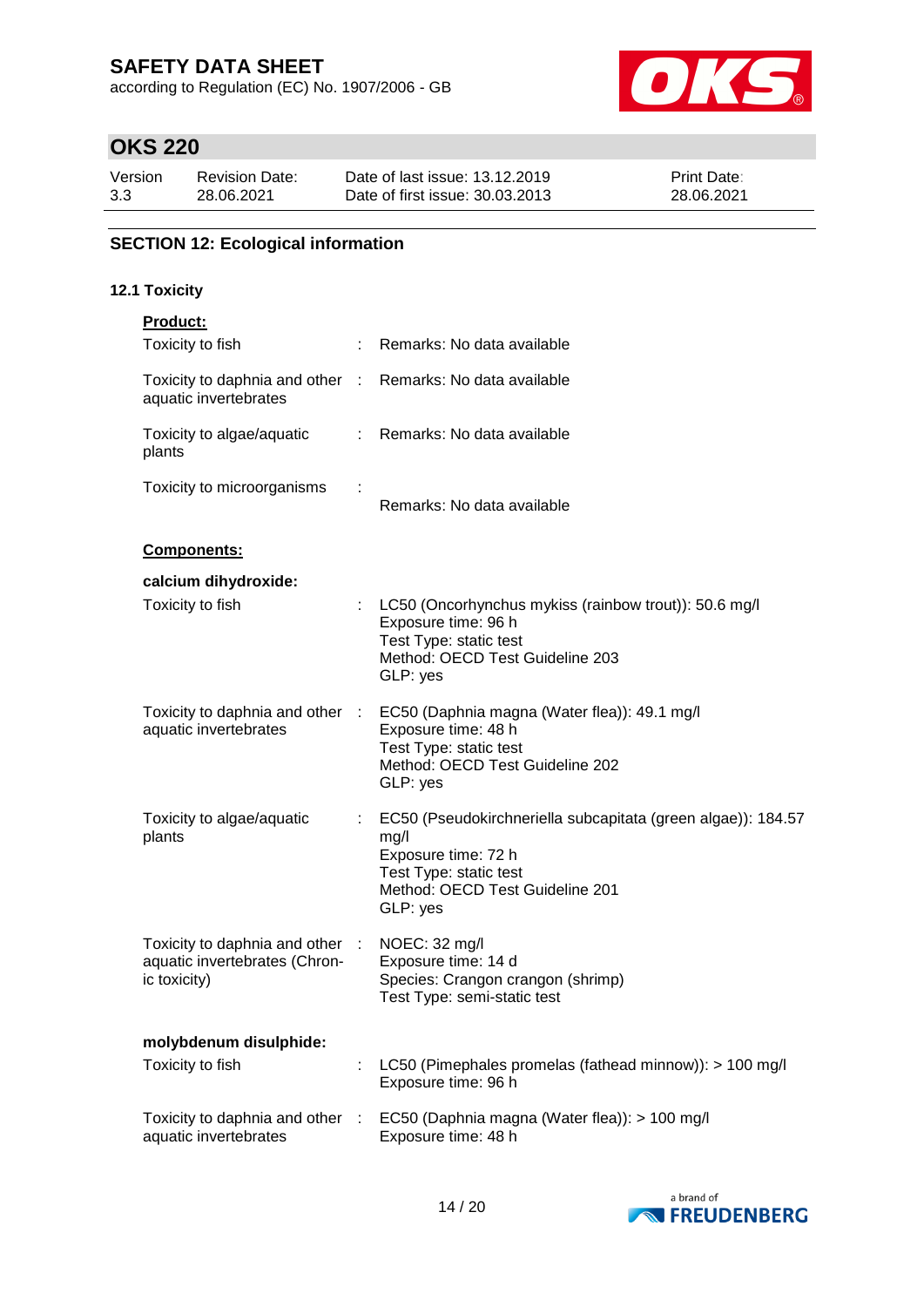according to Regulation (EC) No. 1907/2006 - GB



| 3.3                            | Version         | <b>Revision Date:</b><br>28.06.2021                |  | Date of last issue: 13.12.2019<br>Date of first issue: 30.03.2013                                                                                                                                                       |  | Print Date:<br>28.06.2021 |
|--------------------------------|-----------------|----------------------------------------------------|--|-------------------------------------------------------------------------------------------------------------------------------------------------------------------------------------------------------------------------|--|---------------------------|
|                                | plants          | Toxicity to algae/aquatic                          |  | EC50 (Pseudokirchneriella subcapitata (green algae)): > 100<br>mg/l<br>Exposure time: 72 h                                                                                                                              |  |                           |
|                                |                 | 12.2 Persistence and degradability                 |  |                                                                                                                                                                                                                         |  |                           |
|                                | <b>Product:</b> |                                                    |  |                                                                                                                                                                                                                         |  |                           |
|                                |                 | Biodegradability                                   |  | Remarks: No data available                                                                                                                                                                                              |  |                           |
|                                | ity             |                                                    |  | Physico-chemical removabil- : Remarks: No data available                                                                                                                                                                |  |                           |
|                                |                 | Components:                                        |  |                                                                                                                                                                                                                         |  |                           |
|                                |                 | calcium dihydroxide:                               |  |                                                                                                                                                                                                                         |  |                           |
|                                |                 | Biodegradability                                   |  | Remarks: The methods for determining the biological degra-<br>dability are not applicable to inorganic substances.                                                                                                      |  |                           |
| 12.3 Bioaccumulative potential |                 |                                                    |  |                                                                                                                                                                                                                         |  |                           |
|                                | <b>Product:</b> |                                                    |  |                                                                                                                                                                                                                         |  |                           |
|                                |                 | Bioaccumulation                                    |  | Remarks: This mixture contains no substance considered to<br>be persistent, bioaccumulating and toxic (PBT).<br>This mixture contains no substance considered to be very<br>persistent and very bioaccumulating (vPvB). |  |                           |
|                                |                 | Components:                                        |  |                                                                                                                                                                                                                         |  |                           |
|                                | Graphite:       |                                                    |  |                                                                                                                                                                                                                         |  |                           |
|                                | octanol/water   | Partition coefficient: n-                          |  | Remarks: No data available                                                                                                                                                                                              |  |                           |
|                                |                 | 12.4 Mobility in soil                              |  |                                                                                                                                                                                                                         |  |                           |
|                                | <b>Product:</b> |                                                    |  |                                                                                                                                                                                                                         |  |                           |
|                                | Mobility        |                                                    |  | Remarks: No data available                                                                                                                                                                                              |  |                           |
|                                |                 | Distribution among environ-<br>mental compartments |  | Remarks: No data available                                                                                                                                                                                              |  |                           |
|                                |                 | 12.5 Results of PBT and vPvB assessment            |  |                                                                                                                                                                                                                         |  |                           |
|                                | Product:        |                                                    |  |                                                                                                                                                                                                                         |  |                           |
|                                | Assessment      |                                                    |  | This substance/mixture contains no components considered<br>to be either persistent, bioaccumulative and toxic (PBT), or<br>very persistent and very bioaccumulative (vPvB) at levels of<br>0.1% or higher              |  |                           |

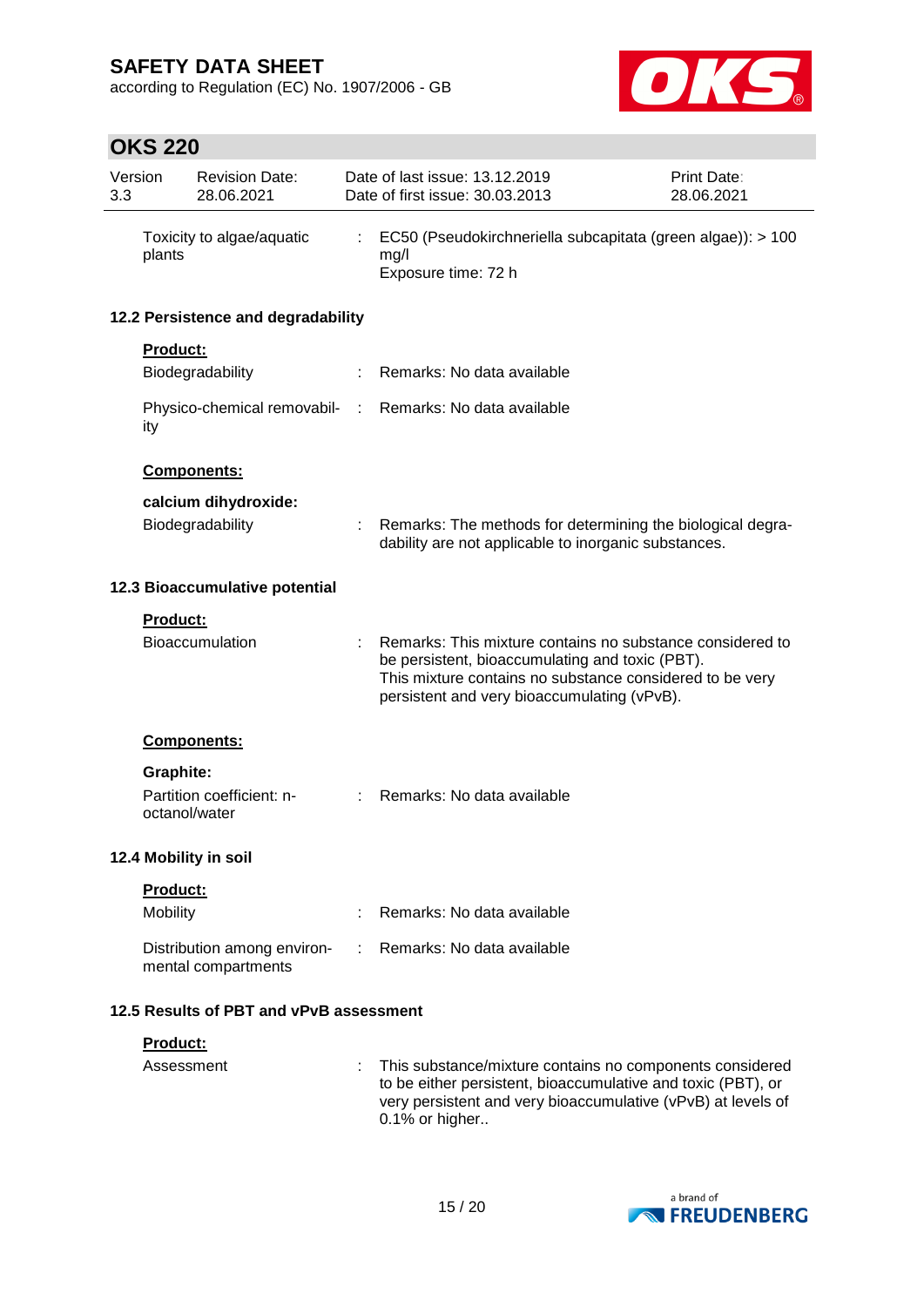according to Regulation (EC) No. 1907/2006 - GB



# **OKS 220**

| Version<br>3.3  | <b>Revision Date:</b><br>28.06.2021 | Date of last issue: 13.12.2019<br>Date of first issue: 30.03.2013      | <b>Print Date:</b><br>28.06.2021 |
|-----------------|-------------------------------------|------------------------------------------------------------------------|----------------------------------|
|                 | 12.6 Other adverse effects          |                                                                        |                                  |
| <b>Product:</b> | Endocrine disrupting poten-         | $\therefore$ The substance/mixture does not contain components consid- |                                  |

| Endocrine disrupting poten-<br>tial    |               | : The substance/mixture does not contain components consid-<br>ered to have endocrine disrupting properties according to<br>REACH Article 57(f) or Commission Delegated regulation<br>(EU) 2017/2100 or Commission Regulation (EU) 2018/605 at<br>levels of 0.1% or higher. |
|----------------------------------------|---------------|-----------------------------------------------------------------------------------------------------------------------------------------------------------------------------------------------------------------------------------------------------------------------------|
| Additional ecological infor-<br>mation | $\mathcal{L}$ | No information on ecology is available.                                                                                                                                                                                                                                     |

### **SECTION 13: Disposal considerations**

| 13.1 Waste treatment methods |   |                                                                                                                                                                                                                    |
|------------------------------|---|--------------------------------------------------------------------------------------------------------------------------------------------------------------------------------------------------------------------|
| Product                      | ÷ | The product should not be allowed to enter drains, water<br>courses or the soil.<br>Do not dispose of with domestic refuse.<br>Dispose of as hazardous waste in compliance with local and<br>national regulations. |
|                              |   | Waste codes should be assigned by the user based on the<br>application for which the product was used.                                                                                                             |
| Contaminated packaging       | ÷ | Packaging that is not properly emptied must be disposed of as<br>the unused product.<br>Dispose of waste product or used containers according to<br>local regulations.                                             |
|                              |   | The following Waste Codes are only suggestions:                                                                                                                                                                    |
| <b>Waste Code</b>            |   | used product, unused product<br>12 01 12*, spent waxes and fats                                                                                                                                                    |
|                              |   | uncleaned packagings<br>15 01 10, packaging containing residues of or contaminated<br>by hazardous substances                                                                                                      |

### **SECTION 14: Transport information**

### **14.1 UN number**

| ADR         | : Not regulated as a dangerous good |
|-------------|-------------------------------------|
| <b>RID</b>  | : Not regulated as a dangerous good |
| <b>IMDG</b> | : Not regulated as a dangerous good |
| <b>IATA</b> | : Not regulated as a dangerous good |

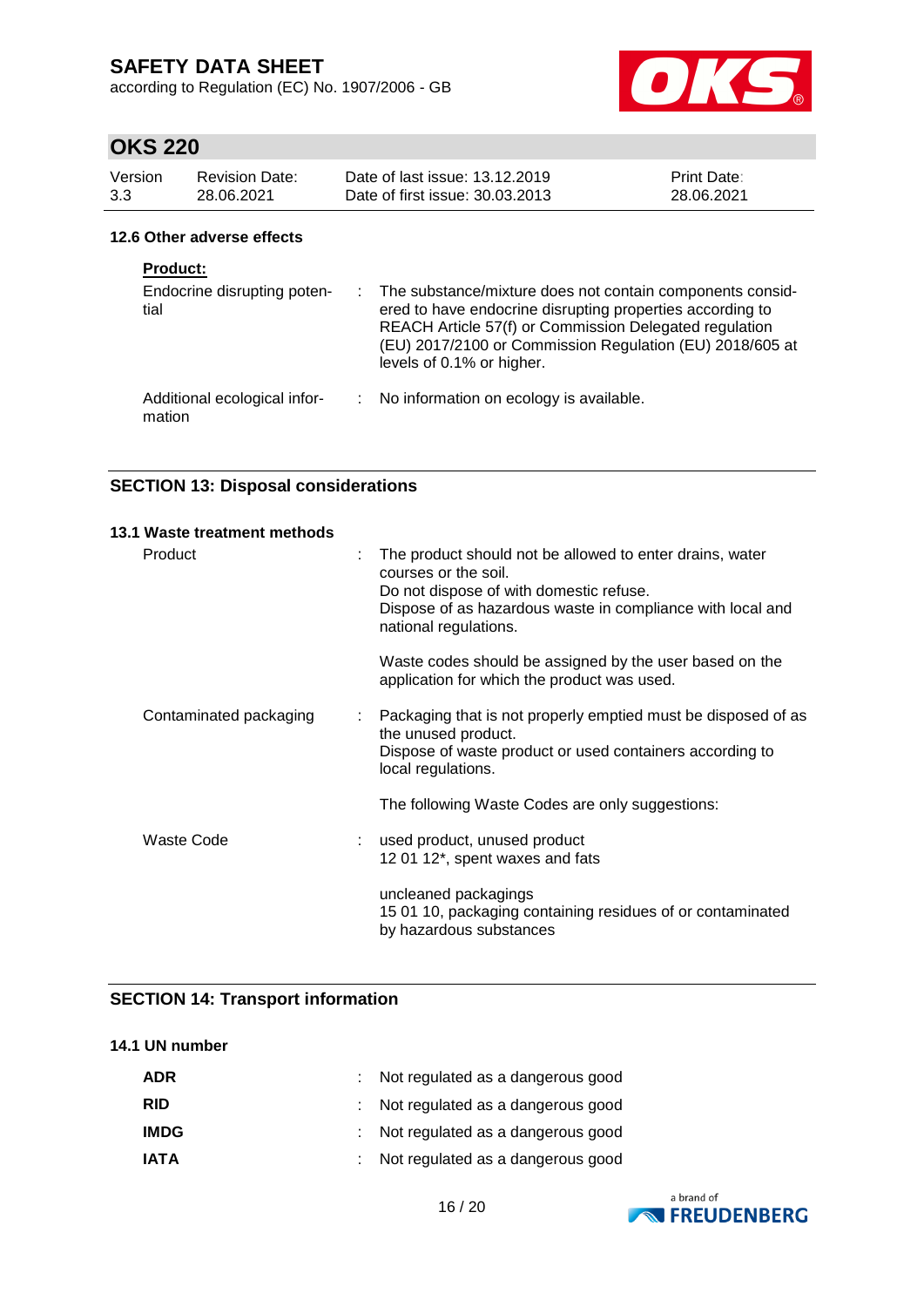according to Regulation (EC) No. 1907/2006 - GB



# **OKS 220**

| Version<br>3.3 | <b>Revision Date:</b><br>28.06.2021                                     | Date of last issue: 13.12.2019<br>Print Date:<br>Date of first issue: 30.03.2013<br>28.06.2021 |  |  |  |  |  |  |  |
|----------------|-------------------------------------------------------------------------|------------------------------------------------------------------------------------------------|--|--|--|--|--|--|--|
|                | 14.2 UN proper shipping name                                            |                                                                                                |  |  |  |  |  |  |  |
| <b>ADR</b>     |                                                                         | ÷<br>Not regulated as a dangerous good                                                         |  |  |  |  |  |  |  |
| <b>RID</b>     |                                                                         | Not regulated as a dangerous good                                                              |  |  |  |  |  |  |  |
|                | <b>IMDG</b>                                                             | Not regulated as a dangerous good                                                              |  |  |  |  |  |  |  |
| <b>IATA</b>    |                                                                         | Not regulated as a dangerous good                                                              |  |  |  |  |  |  |  |
|                | 14.3 Transport hazard class(es)                                         |                                                                                                |  |  |  |  |  |  |  |
| <b>ADR</b>     |                                                                         | Not regulated as a dangerous good<br>t                                                         |  |  |  |  |  |  |  |
| <b>RID</b>     |                                                                         | Not regulated as a dangerous good<br>÷                                                         |  |  |  |  |  |  |  |
|                | <b>IMDG</b>                                                             | Not regulated as a dangerous good                                                              |  |  |  |  |  |  |  |
|                | <b>IATA</b>                                                             | Not regulated as a dangerous good                                                              |  |  |  |  |  |  |  |
|                | 14.4 Packing group                                                      |                                                                                                |  |  |  |  |  |  |  |
| <b>ADR</b>     |                                                                         | Not regulated as a dangerous good<br>t                                                         |  |  |  |  |  |  |  |
| <b>RID</b>     |                                                                         | Not regulated as a dangerous good<br>÷                                                         |  |  |  |  |  |  |  |
|                | <b>IMDG</b>                                                             | t<br>Not regulated as a dangerous good                                                         |  |  |  |  |  |  |  |
|                | <b>IATA (Cargo)</b>                                                     | Not regulated as a dangerous good                                                              |  |  |  |  |  |  |  |
|                | <b>IATA (Passenger)</b>                                                 | Not regulated as a dangerous good                                                              |  |  |  |  |  |  |  |
|                | <b>14.5 Environmental hazards</b>                                       |                                                                                                |  |  |  |  |  |  |  |
| <b>ADR</b>     |                                                                         | Not regulated as a dangerous good<br>t                                                         |  |  |  |  |  |  |  |
| <b>RID</b>     |                                                                         | Not regulated as a dangerous good                                                              |  |  |  |  |  |  |  |
|                | <b>IMDG</b>                                                             | Not regulated as a dangerous good                                                              |  |  |  |  |  |  |  |
|                | IATA (Passenger)                                                        | Not regulated as a dangerous good                                                              |  |  |  |  |  |  |  |
|                | <b>IATA (Cargo)</b>                                                     | Not regulated as a dangerous good                                                              |  |  |  |  |  |  |  |
|                | 14.6 Special precautions for user<br>Not applicable                     |                                                                                                |  |  |  |  |  |  |  |
|                | 14.7 Transport in bulk according to Annex II of Marpol and the IBC Code |                                                                                                |  |  |  |  |  |  |  |
|                | <b>Remarks</b>                                                          | Not applicable for product as supplied.                                                        |  |  |  |  |  |  |  |

### **SECTION 15: Regulatory information**

| 15.1 Safety, health and environmental regulations/legislation specific for the substance or mix-<br>ture |                                                                                                                                |
|----------------------------------------------------------------------------------------------------------|--------------------------------------------------------------------------------------------------------------------------------|
| REACH - Candidate List of Substances of Very High<br>Concern for Authorisation (Article 59).             | This product does not contain sub-<br>stances of very high concern (Regu-<br>lation (EC) No 1907/2006 (REACH),<br>Article 57). |
| REACH - List of substances subject to authorisation<br>(Annex XIV)                                       | Not applicable                                                                                                                 |

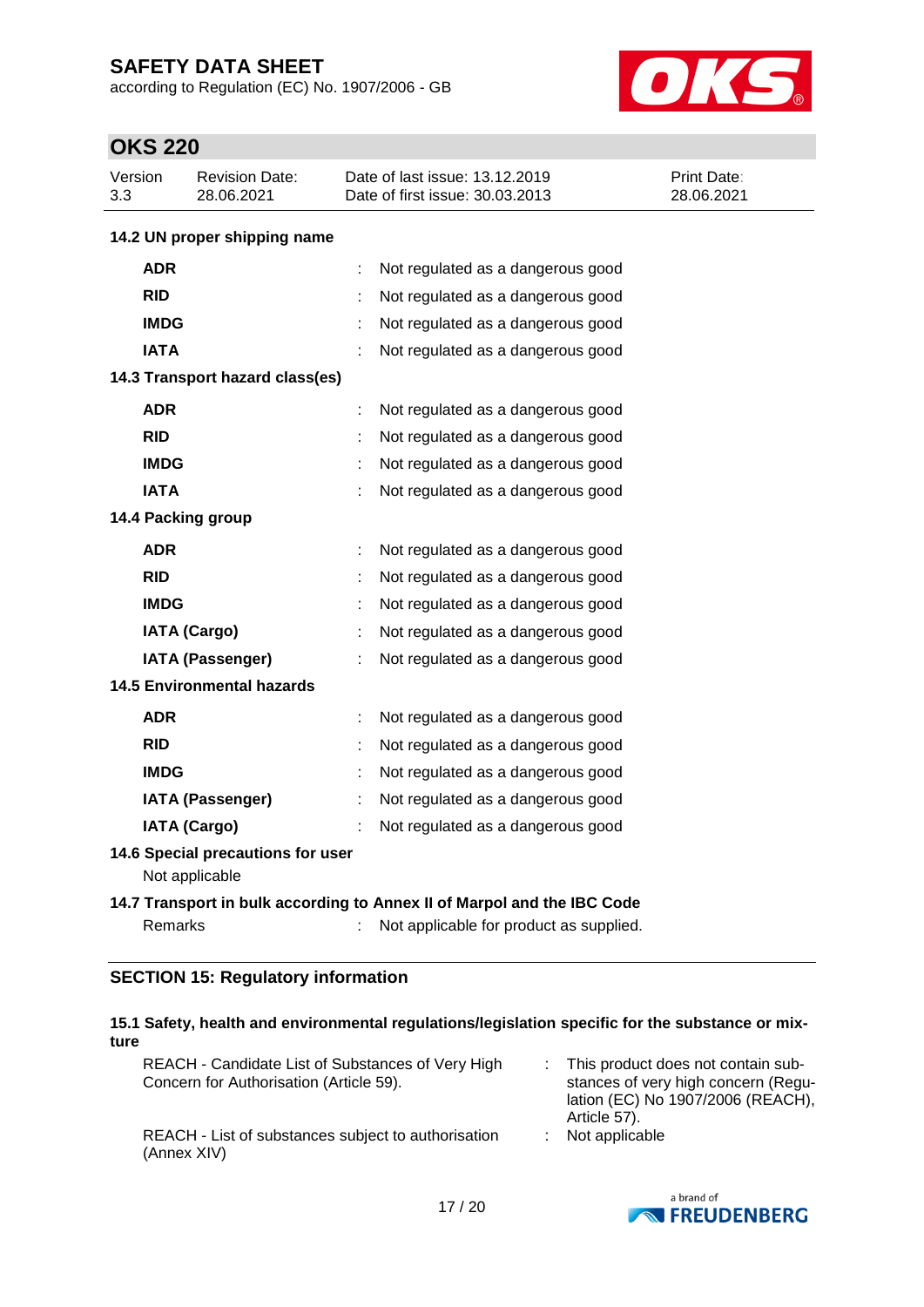according to Regulation (EC) No. 1907/2006 - GB



## **OKS 220**

| Version<br>3.3                                                                                                                         | <b>Revision Date:</b><br>28.06.2021    | Date of last issue: 13.12.2019<br>Date of first issue: 30.03.2013                                          |    | Print Date:<br>28.06.2021                                                                        |
|----------------------------------------------------------------------------------------------------------------------------------------|----------------------------------------|------------------------------------------------------------------------------------------------------------|----|--------------------------------------------------------------------------------------------------|
|                                                                                                                                        | plete the ozone layer                  | Regulation (EC) No 1005/2009 on substances that de-                                                        |    | : Not applicable                                                                                 |
| tants (recast)                                                                                                                         |                                        | Regulation (EU) 2019/1021 on persistent organic pollu-                                                     | ÷. | Not applicable                                                                                   |
| Regulation (EC) No 649/2012 of the European Parlia-<br>ment and the Council concerning the export and import<br>of dangerous chemicals |                                        |                                                                                                            |    | Not applicable                                                                                   |
|                                                                                                                                        | preparations and articles (Annex XVII) | REACH - Restrictions on the manufacture, placing on<br>the market and use of certain dangerous substances, |    | : Not applicable                                                                                 |
|                                                                                                                                        |                                        | major-accident hazards involving dangerous substances.<br>Not applicable                                   |    | Seveso III: Directive 2012/18/EU of the European Parliament and of the Council on the control of |
|                                                                                                                                        |                                        |                                                                                                            |    |                                                                                                  |

| Volatile organic compounds | Directive 2010/75/EU of 24 November 2010 on industrial  |
|----------------------------|---------------------------------------------------------|
|                            | emissions (integrated pollution prevention and control) |
|                            | Not applicable                                          |

#### **15.2 Chemical safety assessment**

This information is not available.

### **SECTION 16: Other information**

#### **Full text of H-Statements**

| H315 | : Causes skin irritation.           |
|------|-------------------------------------|
| H318 | : Causes serious eye damage.        |
| H335 | : May cause respiratory irritation. |

#### **Full text of other abbreviations**

| <b>ZUITTIO4/EU</b> |  |
|--------------------|--|
| GB EH40            |  |

| 2017/164/EU        | Europe. Commission Directive 2017/164/EU establishing a<br>fourth list of indicative occupational exposure limit values |
|--------------------|-------------------------------------------------------------------------------------------------------------------------|
| GB EH40            | : UK. EH40 WEL - Workplace Exposure Limits                                                                              |
| 2017/164/EU / STEL | : Short term exposure limit                                                                                             |
| 2017/164/EU / TWA  | : Limit Value - eight hours                                                                                             |
| GB EH40 / TWA      | : Long-term exposure limit (8-hour TWA reference period)                                                                |
| GB EH40 / STEL     | : Short-term exposure limit (15-minute reference period)                                                                |

ADN - European Agreement concerning the International Carriage of Dangerous Goods by Inland Waterways; ADR - European Agreement concerning the International Carriage of Dangerous Goods by Road; AIIC - Australian Inventory of Industrial Chemicals; ASTM - American Society for the Testing of Materials; bw - Body weight; CLP - Classification Labelling Packaging Regulation;

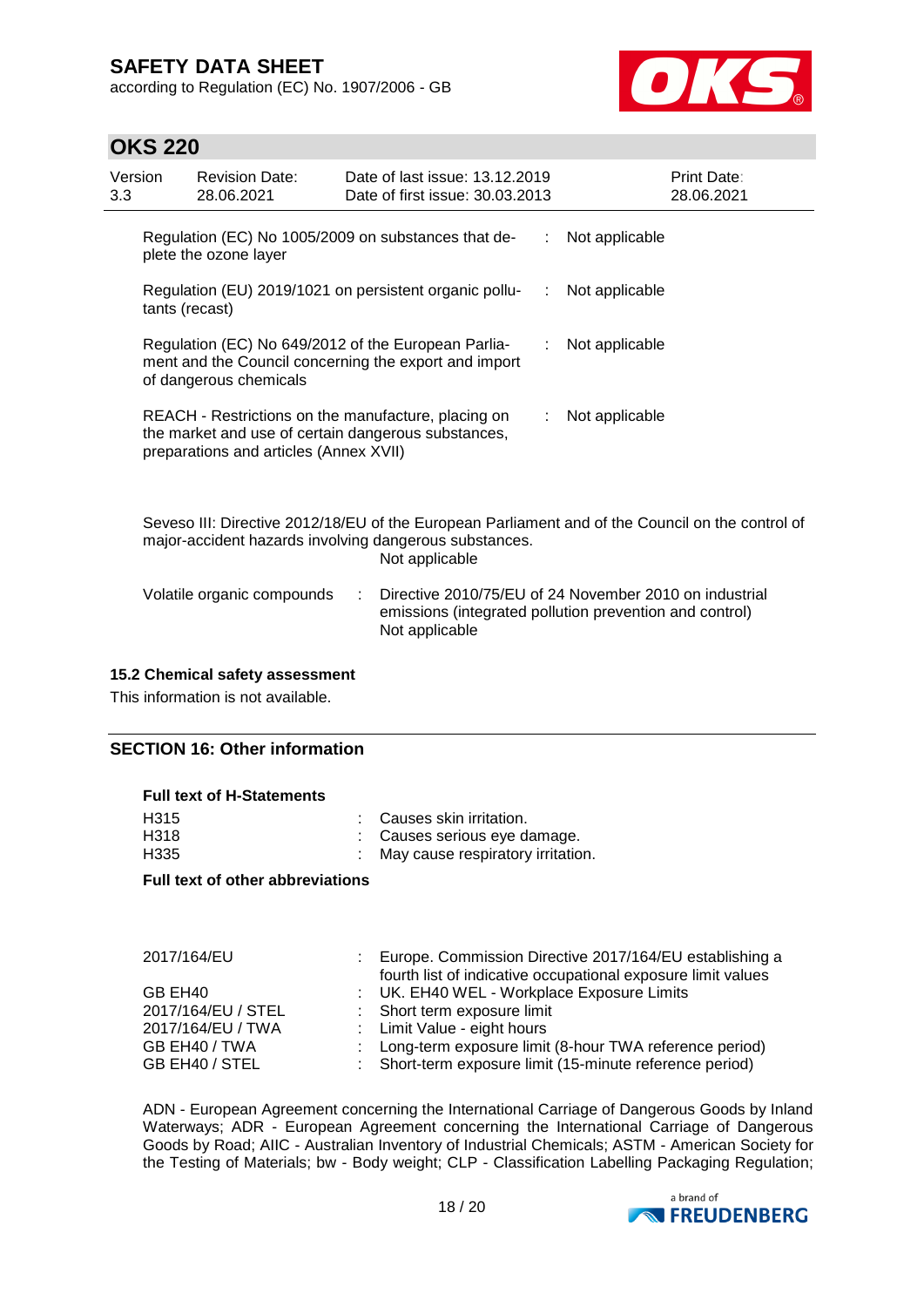according to Regulation (EC) No. 1907/2006 - GB



## **OKS 220**

| Version | Revision Date: | Date of last issue: 13.12.2019  | <b>Print Date:</b> |
|---------|----------------|---------------------------------|--------------------|
| 3.3     | 28.06.2021     | Date of first issue: 30.03.2013 | 28.06.2021         |

Regulation (EC) No 1272/2008; CMR - Carcinogen, Mutagen or Reproductive Toxicant; DIN - Standard of the German Institute for Standardisation; DSL - Domestic Substances List (Canada); ECHA - European Chemicals Agency; EC-Number - European Community number; ECx - Concentration associated with x% response; ELx - Loading rate associated with x% response; EmS - Emergency Schedule; ENCS - Existing and New Chemical Substances (Japan); ErCx - Concentration associated with x% growth rate response; GHS - Globally Harmonized System; GLP - Good Laboratory Practice; IARC - International Agency for Research on Cancer; IATA - International Air Transport Association; IBC - International Code for the Construction and Equipment of Ships carrying Dangerous Chemicals in Bulk; IC50 - Half maximal inhibitory concentration; ICAO - International Civil Aviation Organization; IECSC - Inventory of Existing Chemical Substances in China; IMDG - International Maritime Dangerous Goods; IMO - International Maritime Organization; ISHL - Industrial Safety and Health Law (Japan); ISO - International Organisation for Standardization; KECI - Korea Existing Chemicals Inventory; LC50 - Lethal Concentration to 50 % of a test population; LD50 - Lethal Dose to 50% of a test population (Median Lethal Dose); MARPOL - International Convention for the Prevention of Pollution from Ships; n.o.s. - Not Otherwise Specified; NO(A)EC - No Observed (Adverse) Effect Concentration; NO(A)EL - No Observed (Adverse) Effect Level; NOELR - No Observable Effect Loading Rate; NZIoC - New Zealand Inventory of Chemicals; OECD - Organization for Economic Co-operation and Development; OPPTS - Office of Chemical Safety and Pollution Prevention; PBT - Persistent, Bioaccumulative and Toxic substance; PICCS - Philippines Inventory of Chemicals and Chemical Substances; (Q)SAR - (Quantitative) Structure Activity Relationship; REACH - Regulation (EC) No 1907/2006 of the European Parliament and of the Council concerning the Registration, Evaluation, Authorisation and Restriction of Chemicals; RID - Regulations concerning the International Carriage of Dangerous Goods by Rail; SADT - Self-Accelerating Decomposition Temperature; SDS - Safety Data Sheet; SVHC - Substance of Very High Concern; TCSI - Taiwan Chemical Substance Inventory; TRGS - Technical Rule for Hazardous Substances; TSCA - Toxic Substances Control Act (United States); UN - United Nations; vPvB - Very Persistent and Very Bioaccumulative

#### **Further information**

| <b>Classification of the mixture:</b> |      | <b>Classification procedure:</b> |  |
|---------------------------------------|------|----------------------------------|--|
| Skin Irrit. 2                         | H315 | Calculation method               |  |
| Eve Dam. 1                            | H318 | Calculation method               |  |
| STOT SE3                              | H335 | Calculation method               |  |

This safety data sheet applies only to products as originally packed and labelled. The information contained therein may not be reproduced or modified without our express written permission. Any forwarding of this document is only permitted to the extent required by law. Any further, in particular public, dissemination of the safety data sheet (e.g. as a document for download from the Internet) is not permitted without our express written consent. We provide our customers with amended safety data sheets as prescribed by law. The customer is responsible for passing on safety data sheets and any amendments contained therein to its own customers, employees and other users of the product. We provide no guarantee that safety data sheets received by users from third parties are up-to-date. All information and instructions in this safety data sheet have been compiled to the best of our knowledge and are based on the information available to us on the day of publication. The information provided is intended to describe the product in relation to the required safety measures; it is neither an assurance of characteristics nor a guarantee of the product's suitability for particular applications and does not justify any contractual legal relationship. The existence of a safety data sheet for a particular jurisdiction does not necessarily mean that import or use within that jurisdiction is legally permitted. If you have any questions, please contact your responsible sales contact or authorized trading partner.